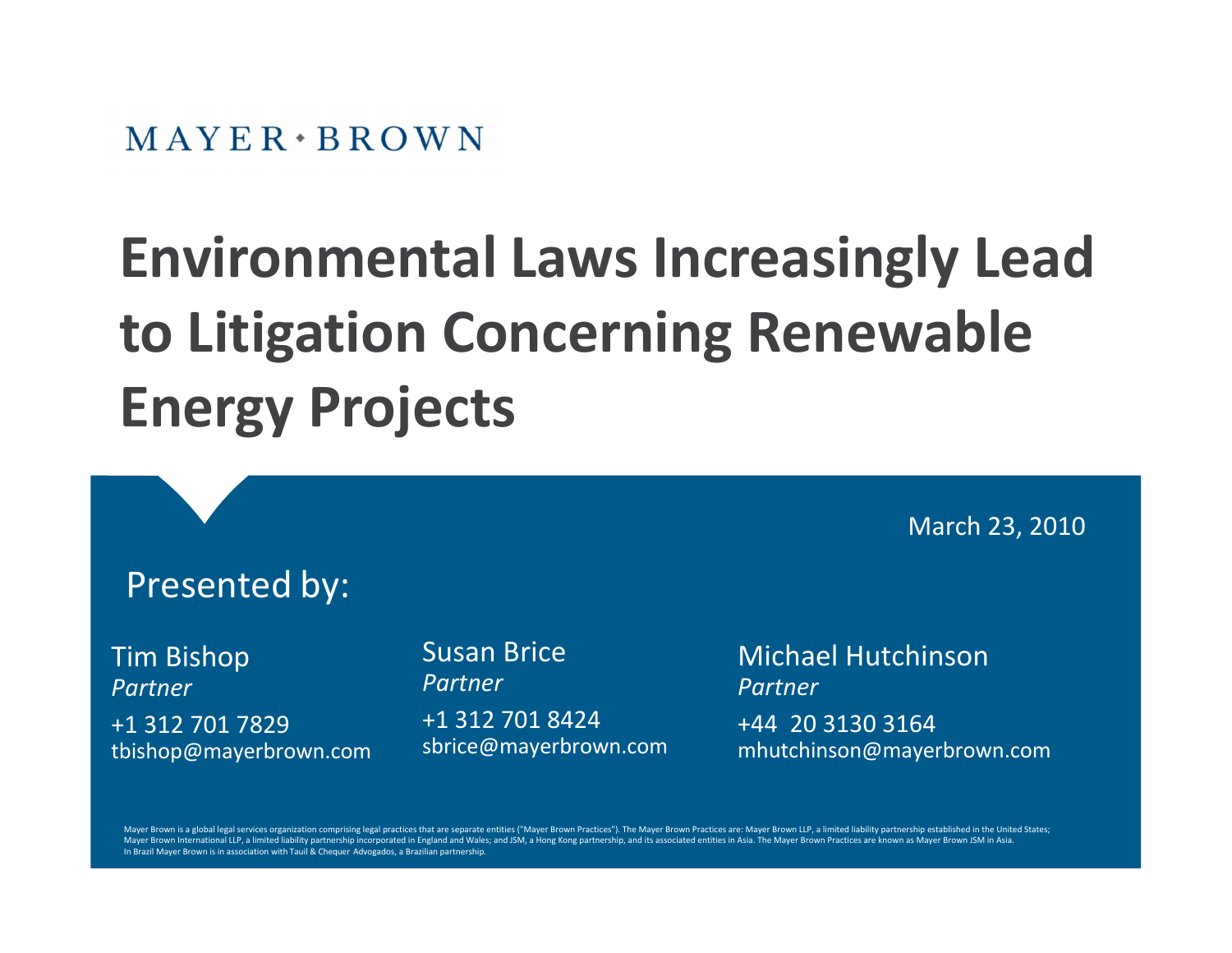### Layers of Environmental Regulation Apply to Alternative Energy Projects

| Federal examples: | National Environmental Policy Act (NEPA)                                  |
|-------------------|---------------------------------------------------------------------------|
|                   | Endangered Species Act (ESA)                                              |
|                   | <b>Marine Mammal Protection Act</b>                                       |
|                   | <b>Migratory Bird Treaty Act</b>                                          |
|                   | Clean Water Act (CWA)                                                     |
|                   | <b>Antiquities Act</b>                                                    |
|                   | <b>National Historic Preservation Act</b>                                 |
|                   | Comprehensive Environmental Response, Compensation,                       |
|                   | and Liability Act (CERCLA)                                                |
|                   | <b>Resource Conservation and Recovery Act (RCRA)</b>                      |
| State examples:   | State versions of many of the above                                       |
|                   | <b>Coastal Zone Management Acts</b>                                       |
|                   | Tort suits (e.g., nuisance)                                               |
|                   |                                                                           |
| Local examples:   | Zoning ordinances & comprehensive plans<br><b>Preservation ordinances</b> |
|                   |                                                                           |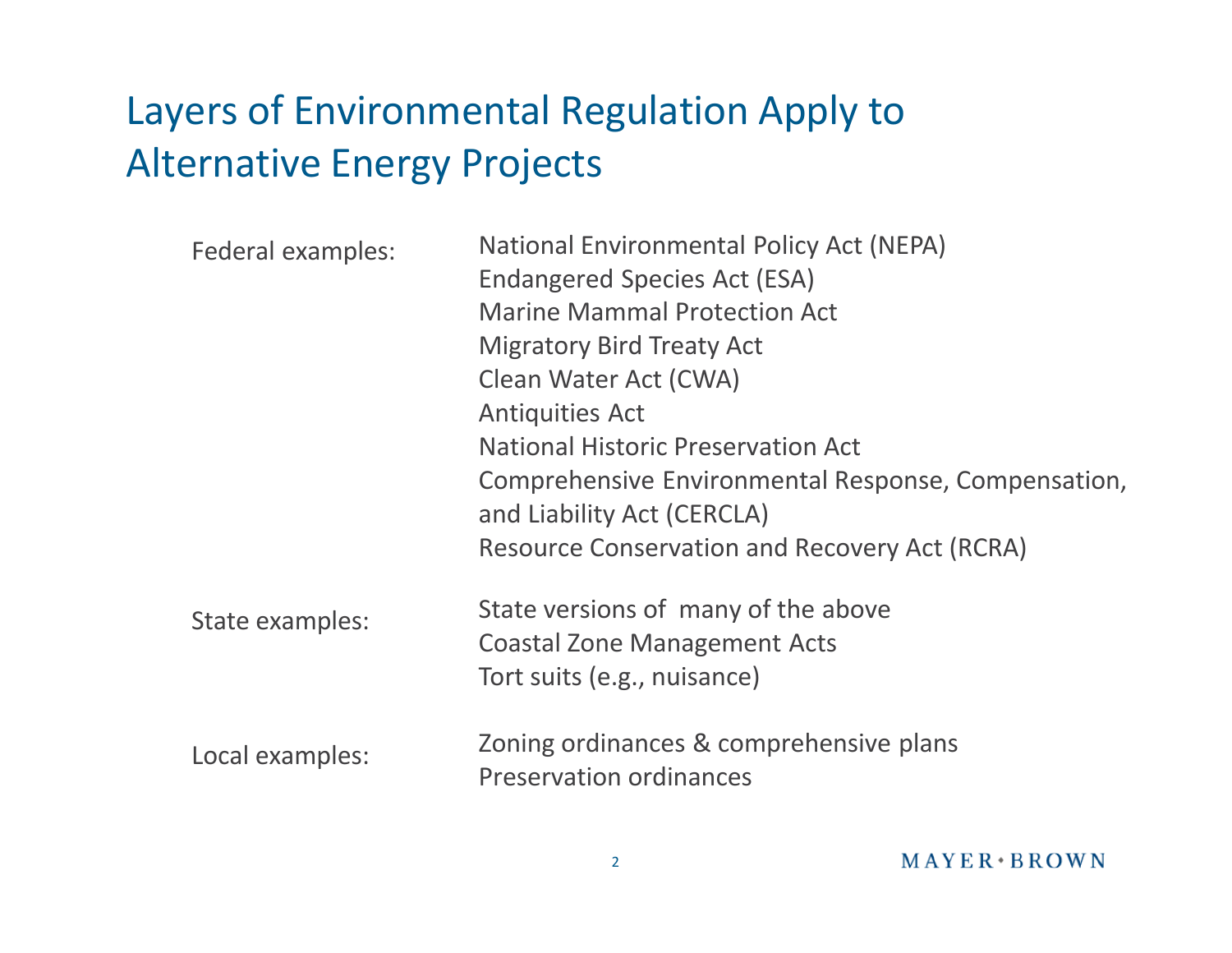### Renewable Energy – Green v. Green

- US environmental law is one of the biggest obstacles to green energy projects in the US
- Renewable projects are regulated by a complex web of environmental laws
- Projects are often located in greenfield areas that receive special scrutiny under these laws
- Project opponents use these laws to halt, delay or force changes in the project, alleging violations of the environmental laws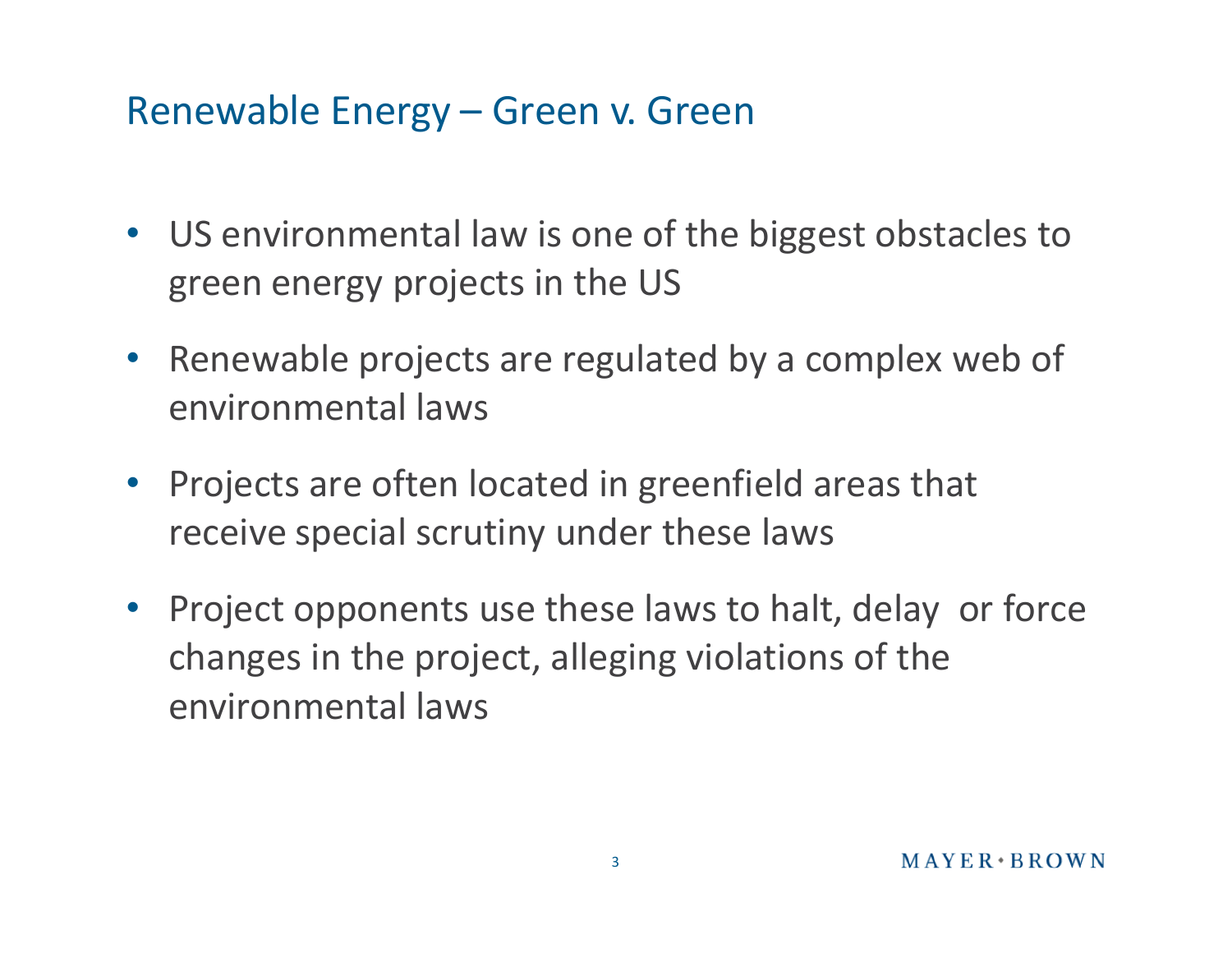### Devastating Effect

- Failure to adequately understand and evaluate environmental risks can have devastating effects
	- Suits by opponents against the government seeking an injunction
	- Suits by the government/citizens to compel developer or others (including owner/operators) to pay for remediation or to conduct remediation
	- Suits by citizens against developer or others alleging violations of the common law (e.g., nuisance)
	- Suits by the government/citizens against developer or others to enforce environmental laws (can lead to fines, penalties and prison)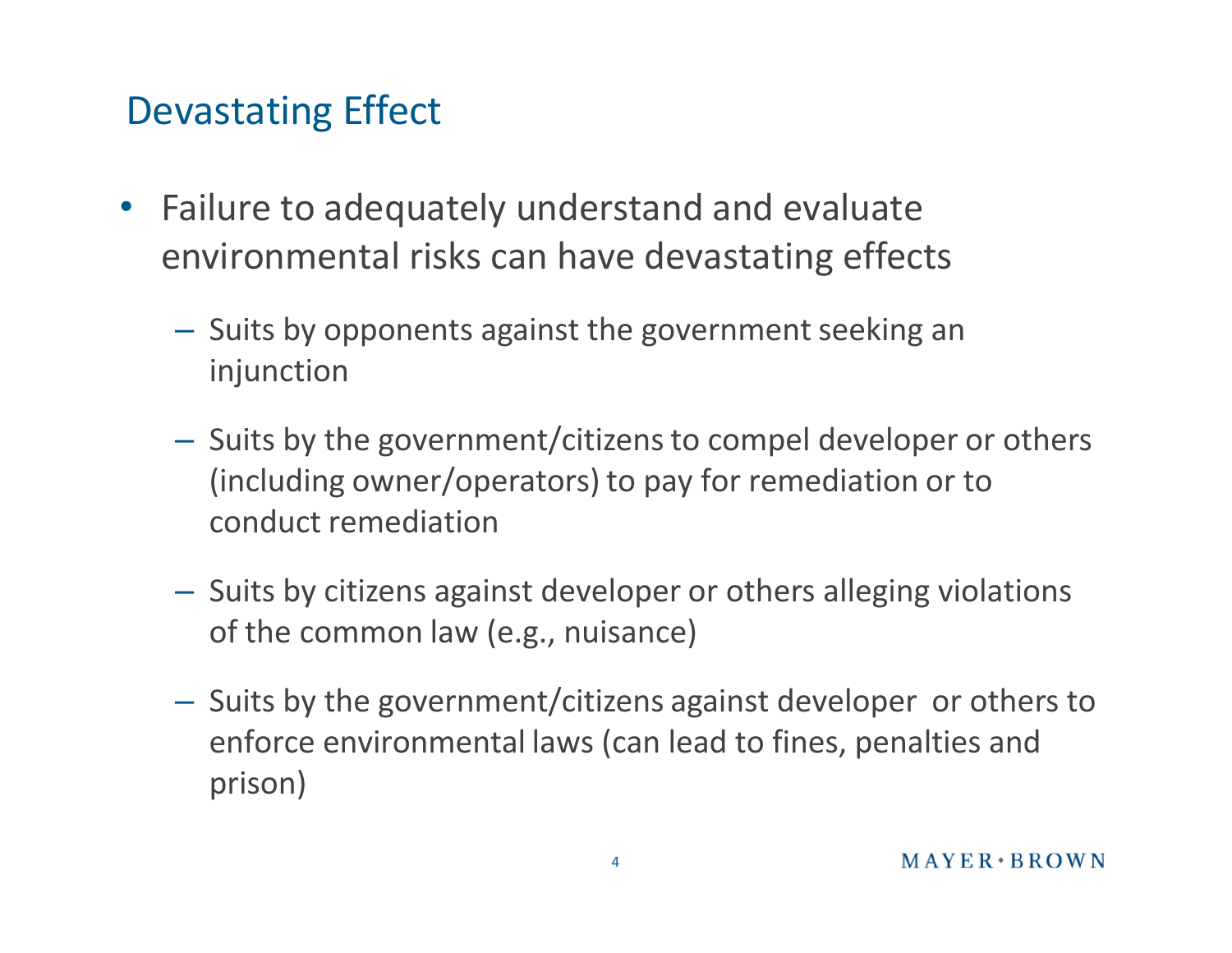### NEPA – Granddaddy of Siting

- Enacted in 1970 Focus on federal government action
- Most important provision requires the federal government to prepare a "detailed statement" when it proposes to take a "major federal action significantly affecting the quality of the human environment"
- Examples of situations that trigger NEPA review
	- Projects involving federal land
	- Projects involving federal funding
	- Projects requiring federal permits or approvals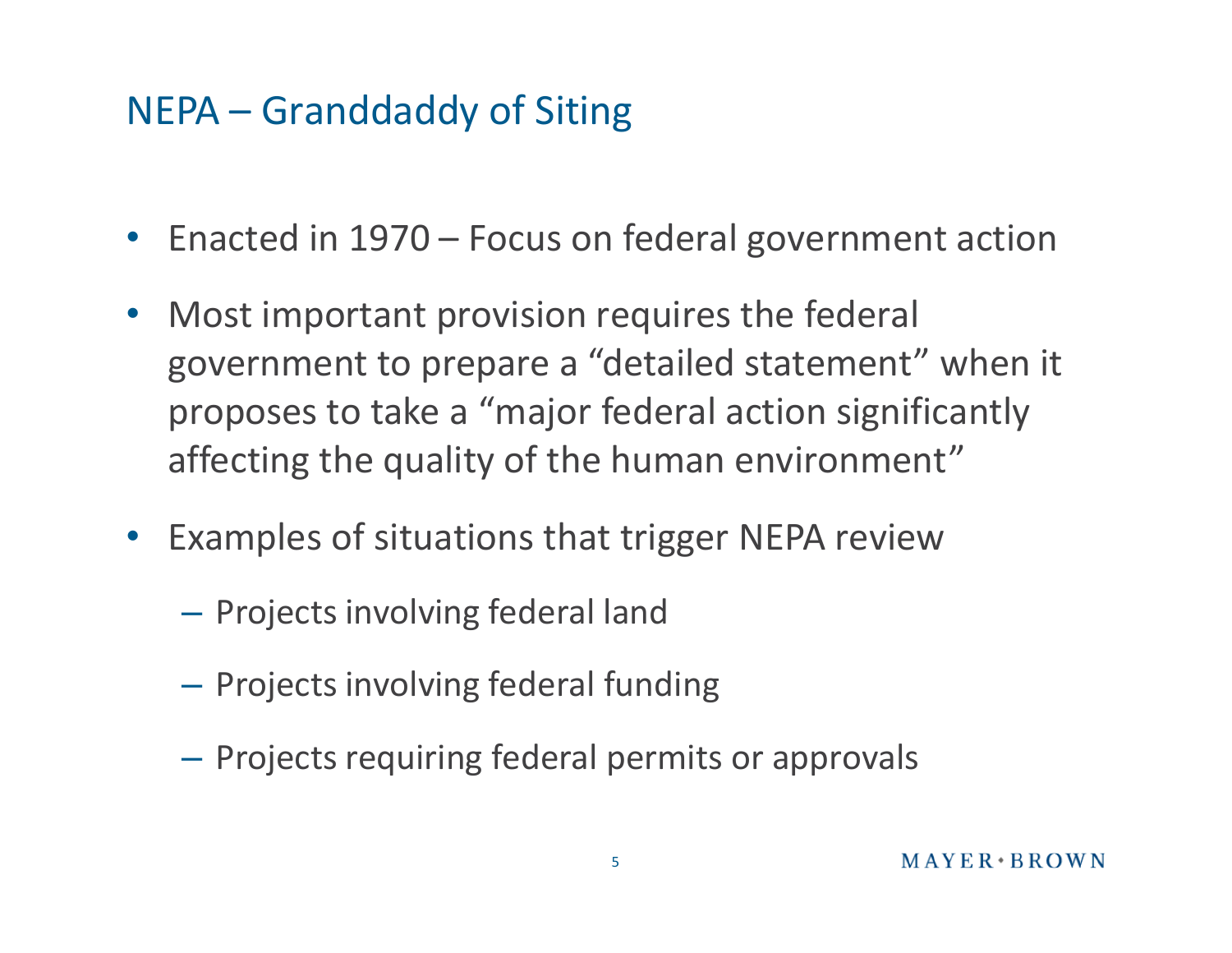### Three Levels of NEPA Review

- Three Levels of NEPA Review
	- Categorical Exclusion by law
	- Environmental Assessment Is there a "significant impact"? If not, FONSI is issued
	- Environmental Impact Statement If significant impact exists, agency must prepare the detailed statement. Government must then issue a Record of Decision with respect to the EIS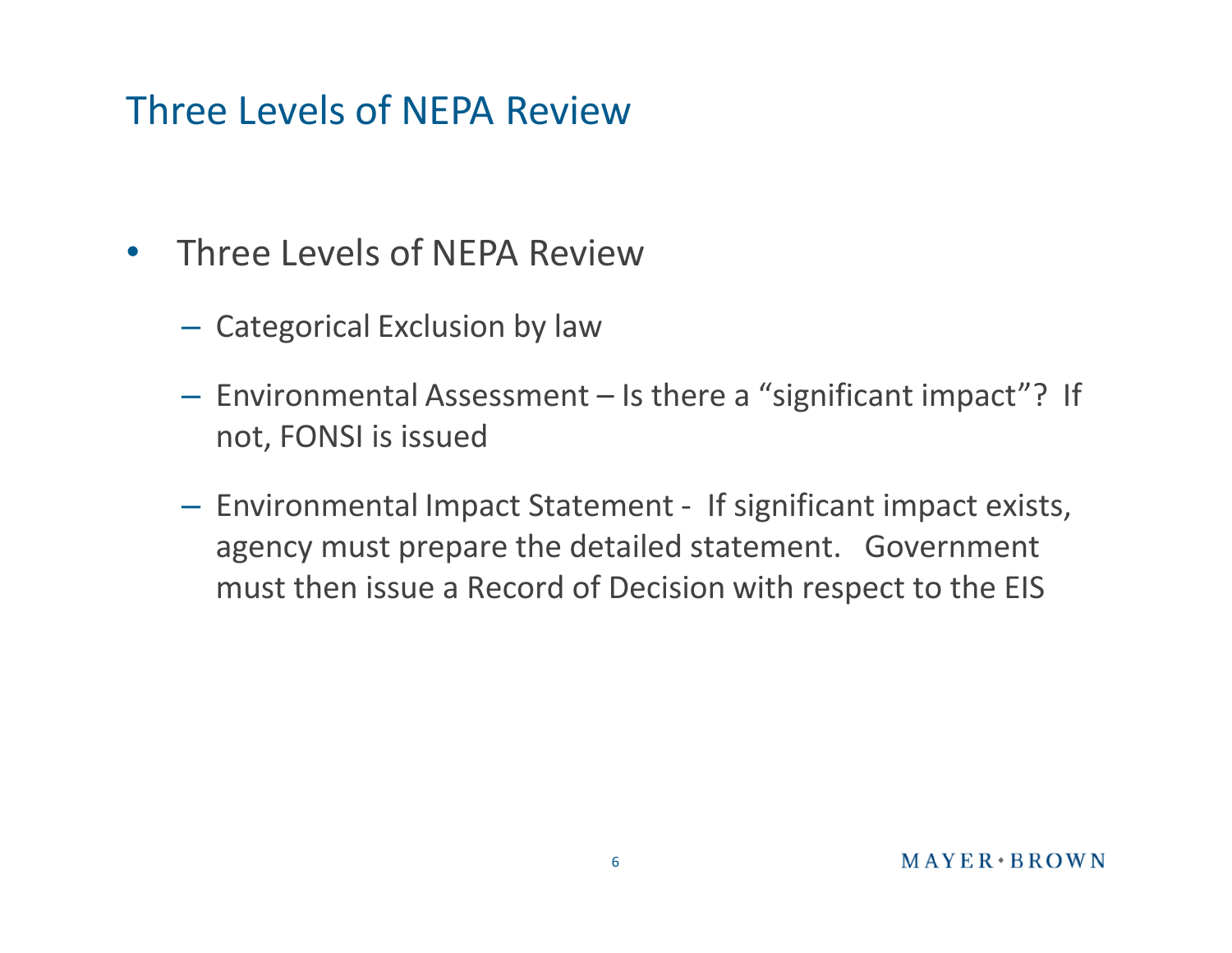### NEPA – Public Process

- NEPA is a public process
	- State and federal agencies, Native American tribes, local residents, environmental groups and others all have the right to comment on a proposed EIS
	- Significant delays in a project may result (e.g., Cape Wind Project – First draft EIS completed 9/04. Final EIS completed 1/09). No ROD yet
- Certain NEPA decisions are subject to judicial review under the APA
- Litigation is commonplace. Plaintiffs allege government failed to comply with NEPA and seek an injunction
- Many states have their own versions of NEPA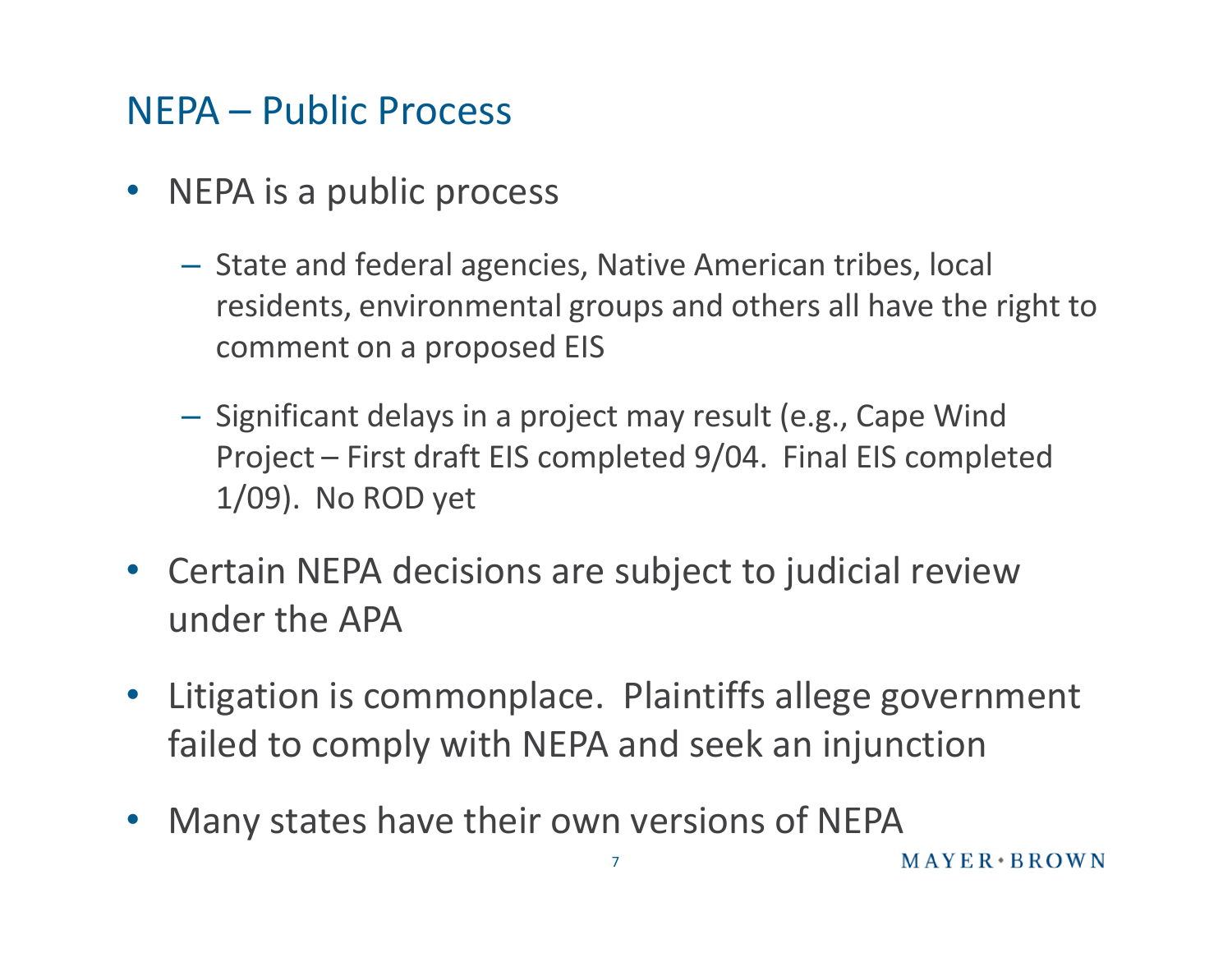### Handling NEPA Risk- A Few Tips (three Ds)

- Do your homework
	- Has NEPA or will NEPA be triggered? Can you set up the project to avoid NEPA? NEPA can be triggered by small issues (Section 404 permit)
	- If triggered, do what you can to help facilitate the process (if possible)
- Develop good PR plan Develop good relationships with the agenc(ies) involved and the locals early on. Involve them in the planning
- Deploy smart risk management Allocate NEPA risks carefully (including unfavorable decisions, delays, costs and modifications) in deal documents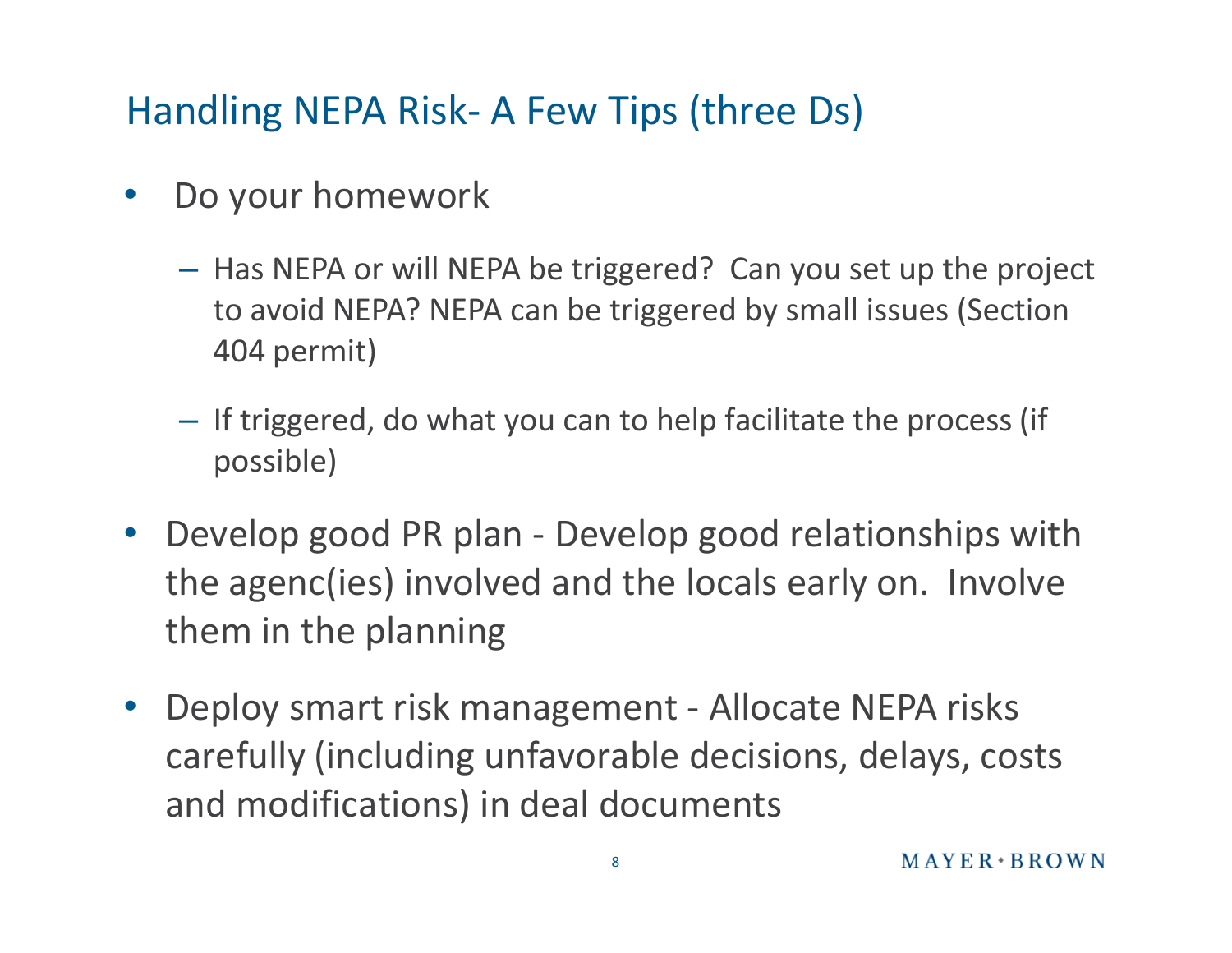### Comprehensive Environmental Response, Compensation, and Liability Act of 1980 (CERCLA) – The King of Remediation

- The primary statute used by the government and private parties to force cleanup of contaminated sites
- Current owners and operators (among others) of contaminated property can be ordered to remediate a contaminated site and/or held liable for the costs associated with remediating a contaminated site
- Liability may attach even if you did not cause the contamination.
- Cleanups are very time-consuming and exorbitantly expensive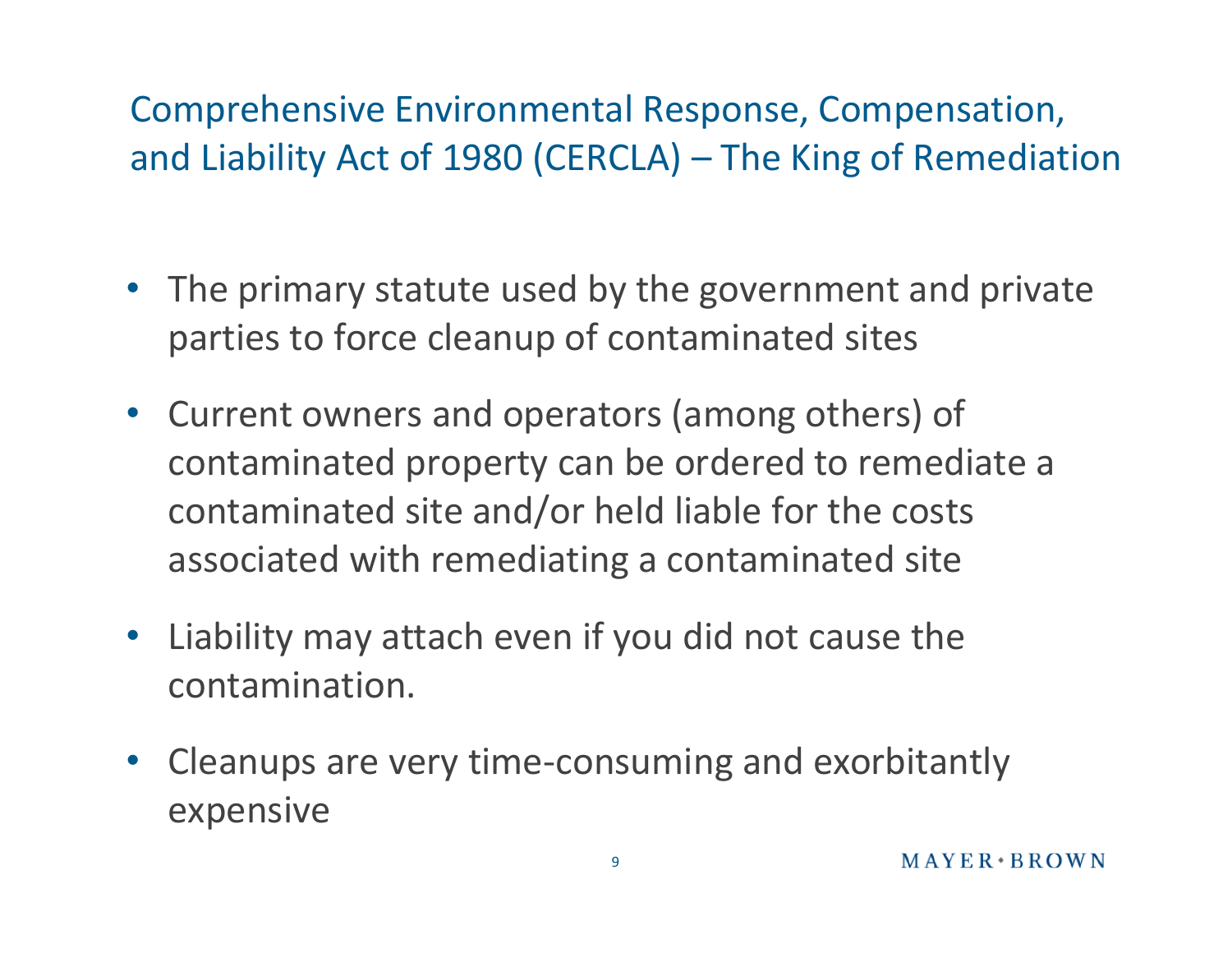### Handling CERCLA/Contamination Risks – A Few Tips

- Do your homework "Appropriate" Due Diligence
	- May qualify an owner for certain CERCLA defenses (e.g., innocent landowner, bona fide prospective purchaser)
	- What is appropriate
		- American Society for Testing and Materials (ASTM) Standard E-1527-05 and EPA's All Appropriate Inquiry Rule
		- Phase I ESA Identifies recognized environment conditions that indicate the presence or likely presence of any hazardous substances or petroleum products on or near a property
		- Phase II Assessments performed when Phase I recommends further testing - typically an invasive investigation
	- Assists with risk evaluation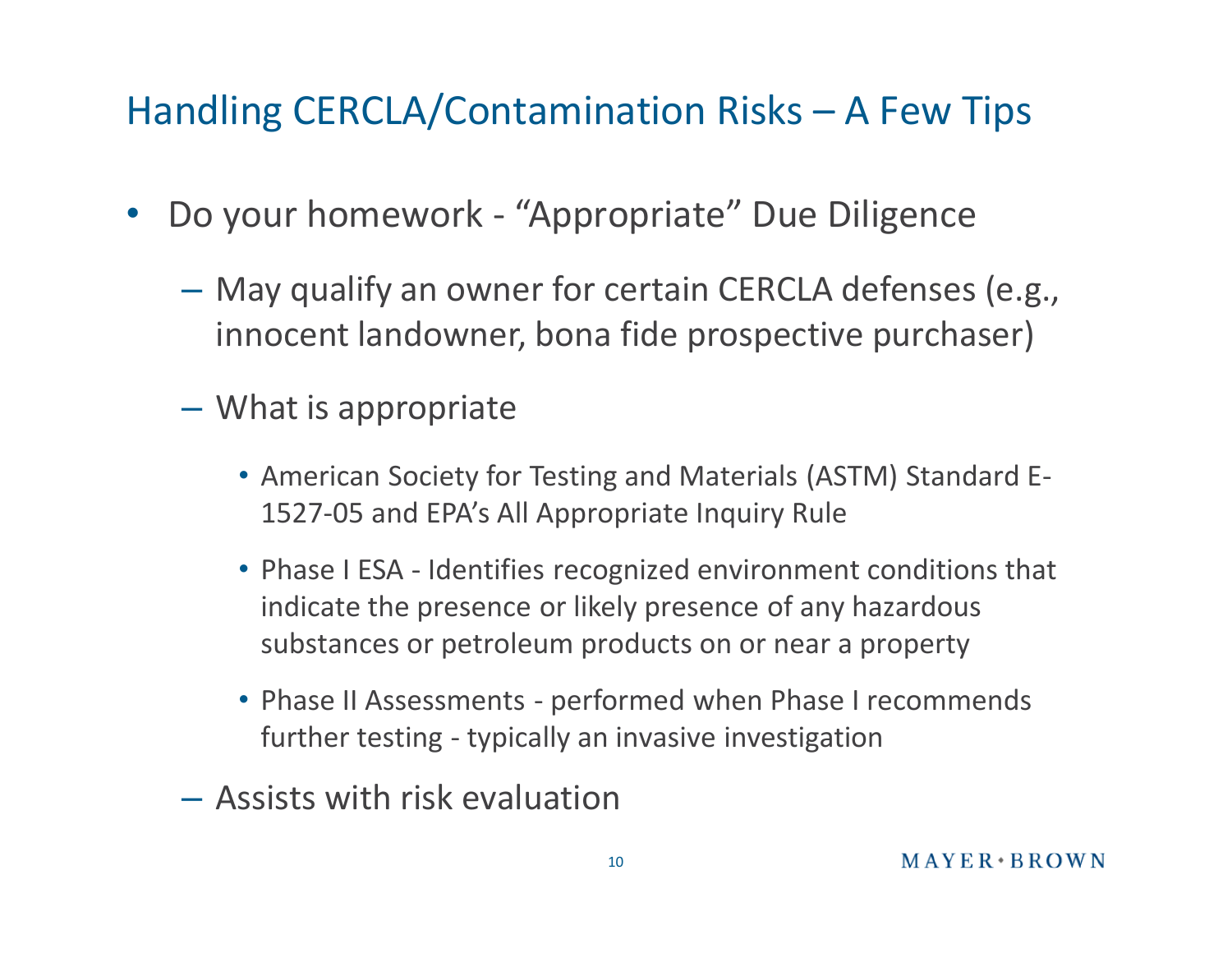### Handling CERCLA/Contamination Risk – A Few Tips (cont.)

- Develop a good PR plan Make use of good will associated with Brownfields redevelopment
- Deploy smart risk management
	- Assess and allocate CERCLA/contamination risk (cost and delay) carefully in deal documents
	- If developer retains some of the risk, quantify it and develop plan for dealing with known and unknown contamination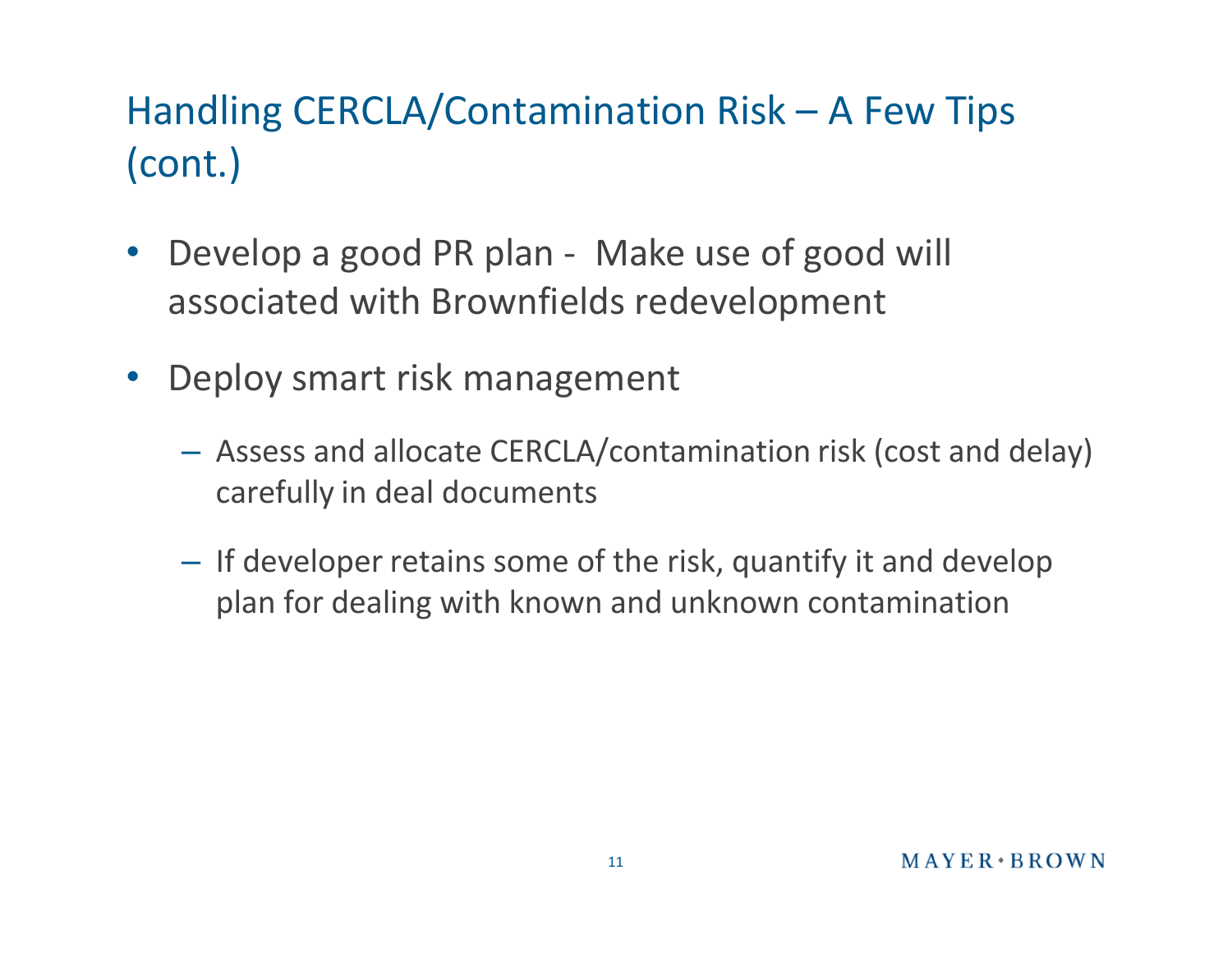### The Common Law - Nuisance Litigation

- Nuisance neighbors often rely on the common law of nuisance to interfere with renewable projects
	- Nuisance is generally an unreasonable interference with one's use and enjoyment of their property
	- They claim pollution, noise and/or visual blight caused by the project would interfere with their use and enjoyment
	- Example: West Virginia court allowed a suit based on noise, unsightliness and diminished property values to proceed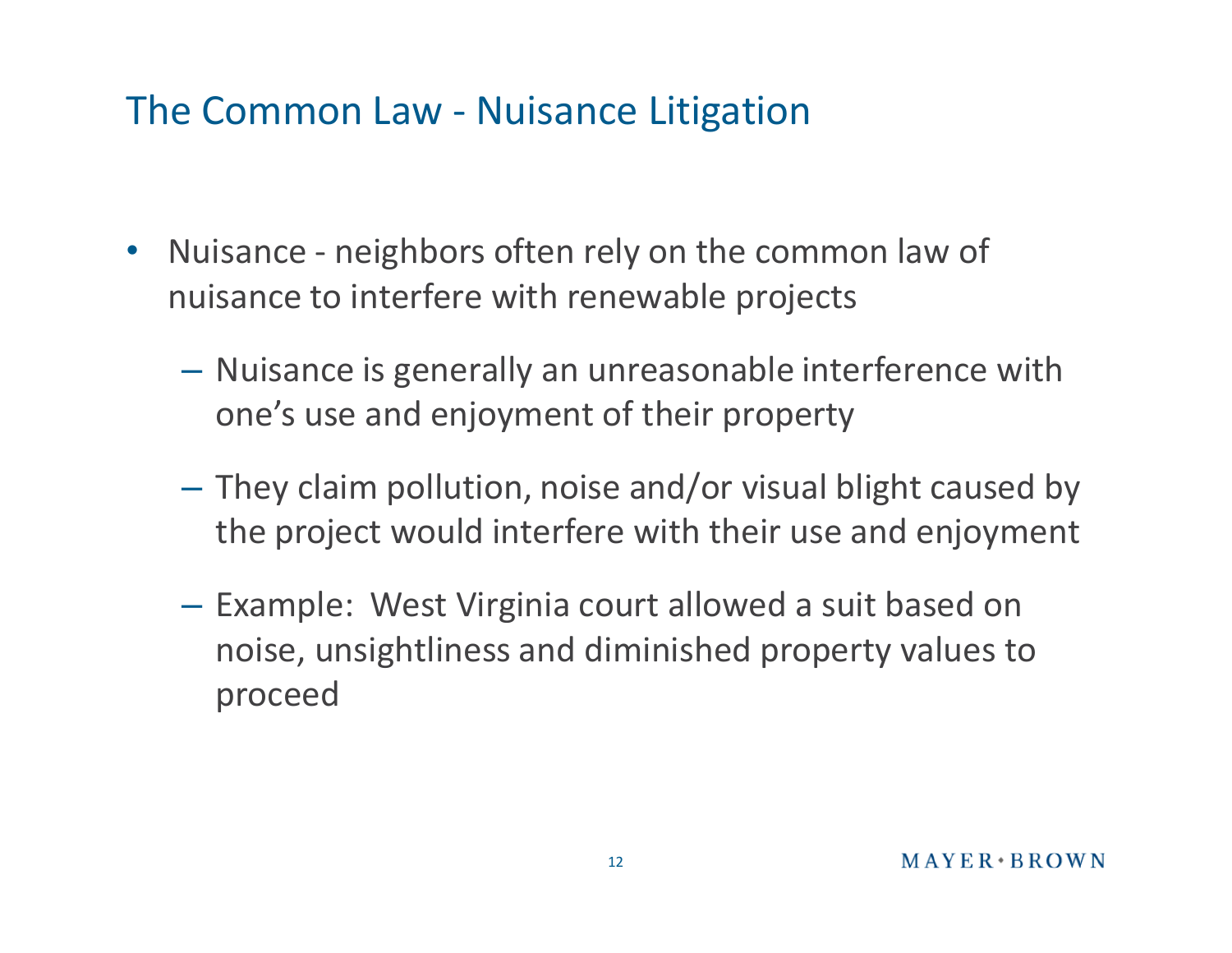### Handling Nuisance Risks – A Few Tips

- Do your homework. Make sure your plans conform to setback requirements as a matter of policy and law. Know the pros and cons of the equipment you are using
- Develop a good PR plan. Get neighbors involved early on. Show the public you have taken nuisance considerations into account and mitigated for them
- Deploy smart risk management. Attempt to allocate risk appropriately, depending upon your role in the deal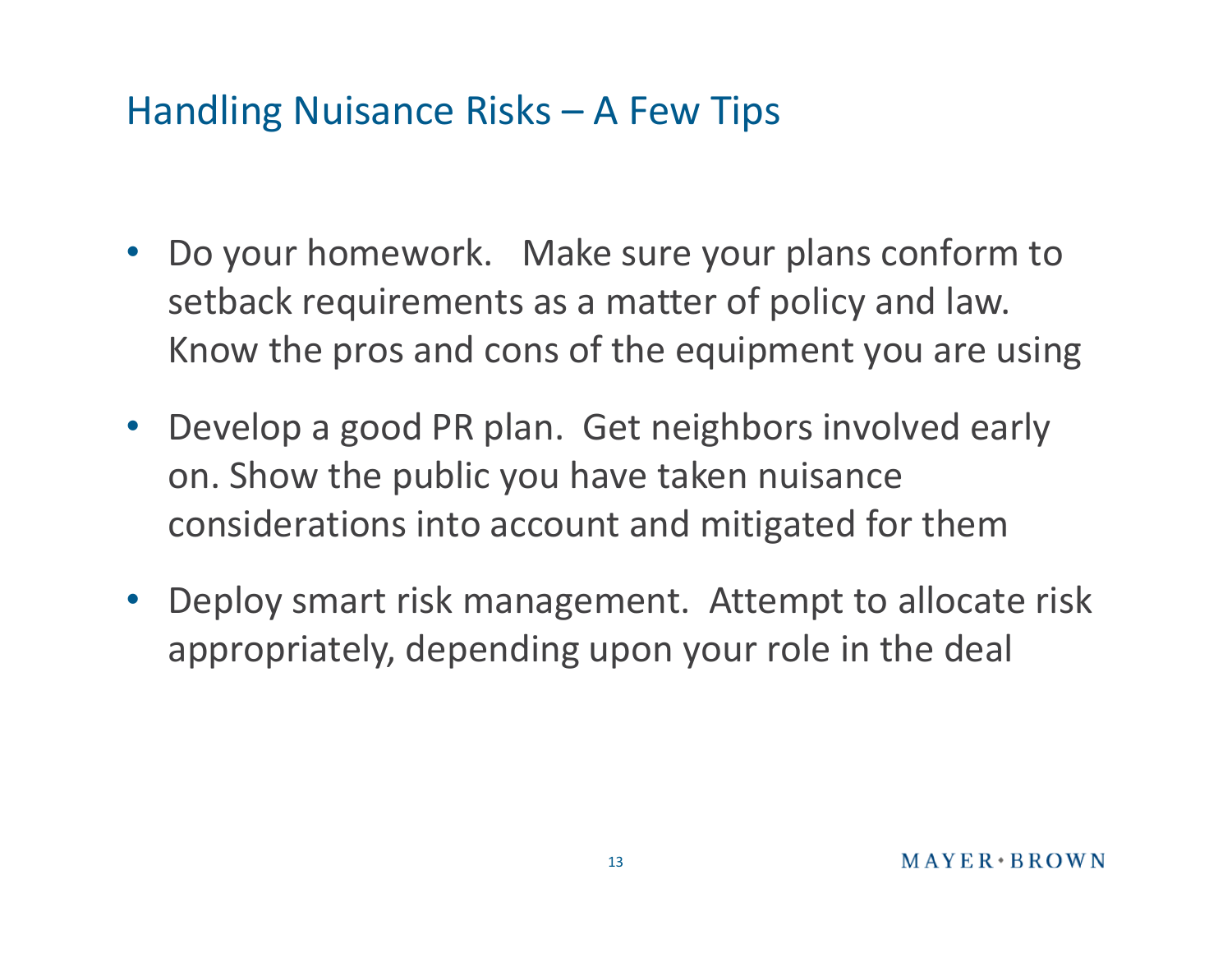### Endangered Species Act: Protected Plants And Animals Are Everywhere

1250+ animals, birds, and plants protected by the ESA. Many occur in areas of wind or solar development: *e.g.*, desert tortoise in western deserts, Indiana bat in Midwest and northeast

As between national mandates to protect species and to develop renewable energy, species protection wins: "Congress intended endangered species to be afforded the highest of priorities" and to prevent "species extinction, whatever the cost." *TVA v. Hill* (U.S. Supreme Court)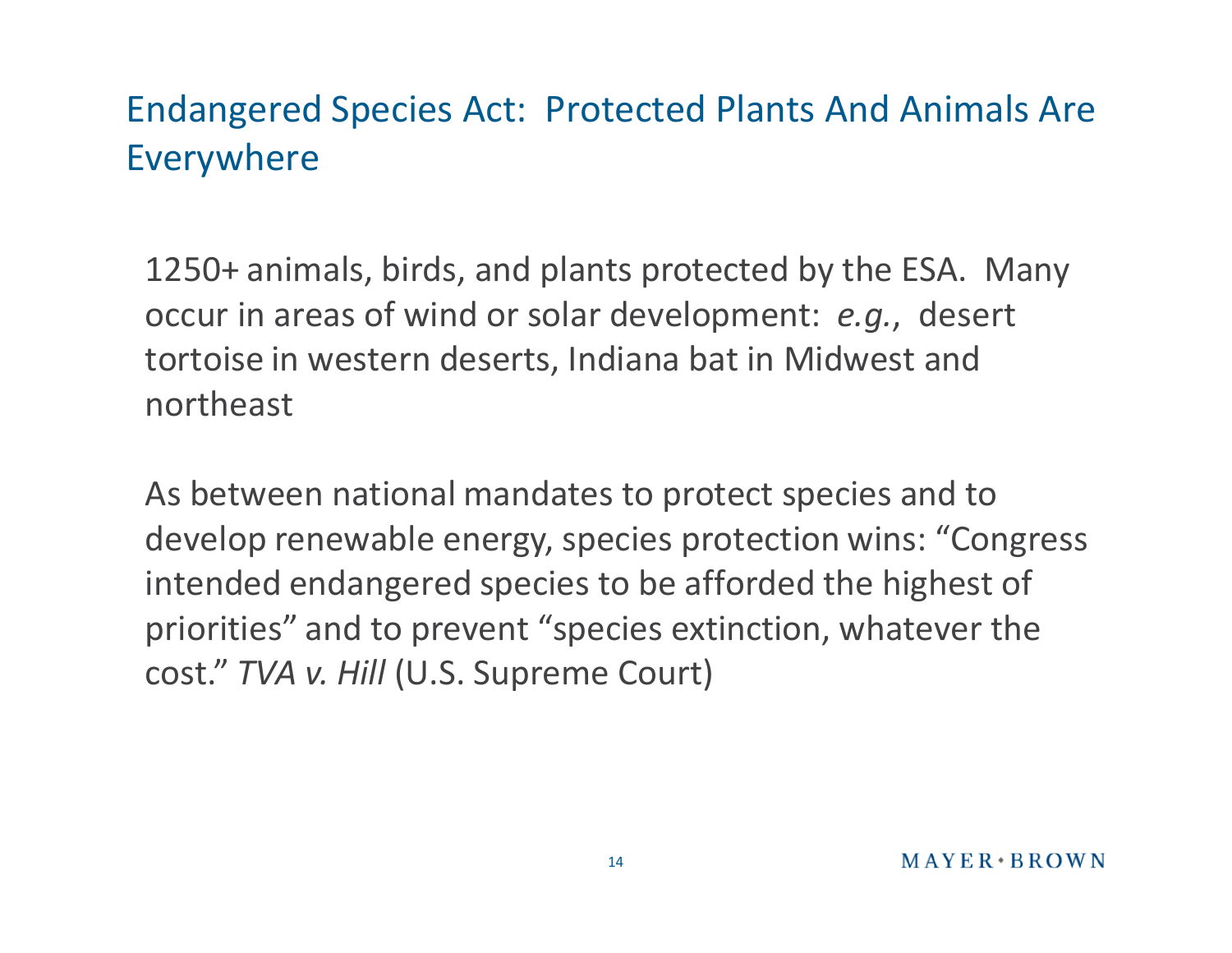### ESA Requirements Can Be Onerous

*Incidental takes.* It is a civil and criminal violation to harass, harm or kill any listed creature. This prohibition covers any action that "disrupts normal behavioral patterns" with regard to "breeding, feeding, or sheltering," including "habitat modification." Enforceable by government or in private suits by neighbors/environmental groups

*Critical habitat.* U.S. FWS designates "critical habitat" for many species, which may encompass private and public land

*Habitat Conservation Plan.* Proponent of project that alters critical habitat or involves incidental take must obtain an "incidental take" permit from FWS, preparing a "Habitat Conservation Plan" that describes steps to prevent/mitigate harm and explains why alternatives are inferior; federal agencies may require modification of or bar project altogether. FWS monitors compliance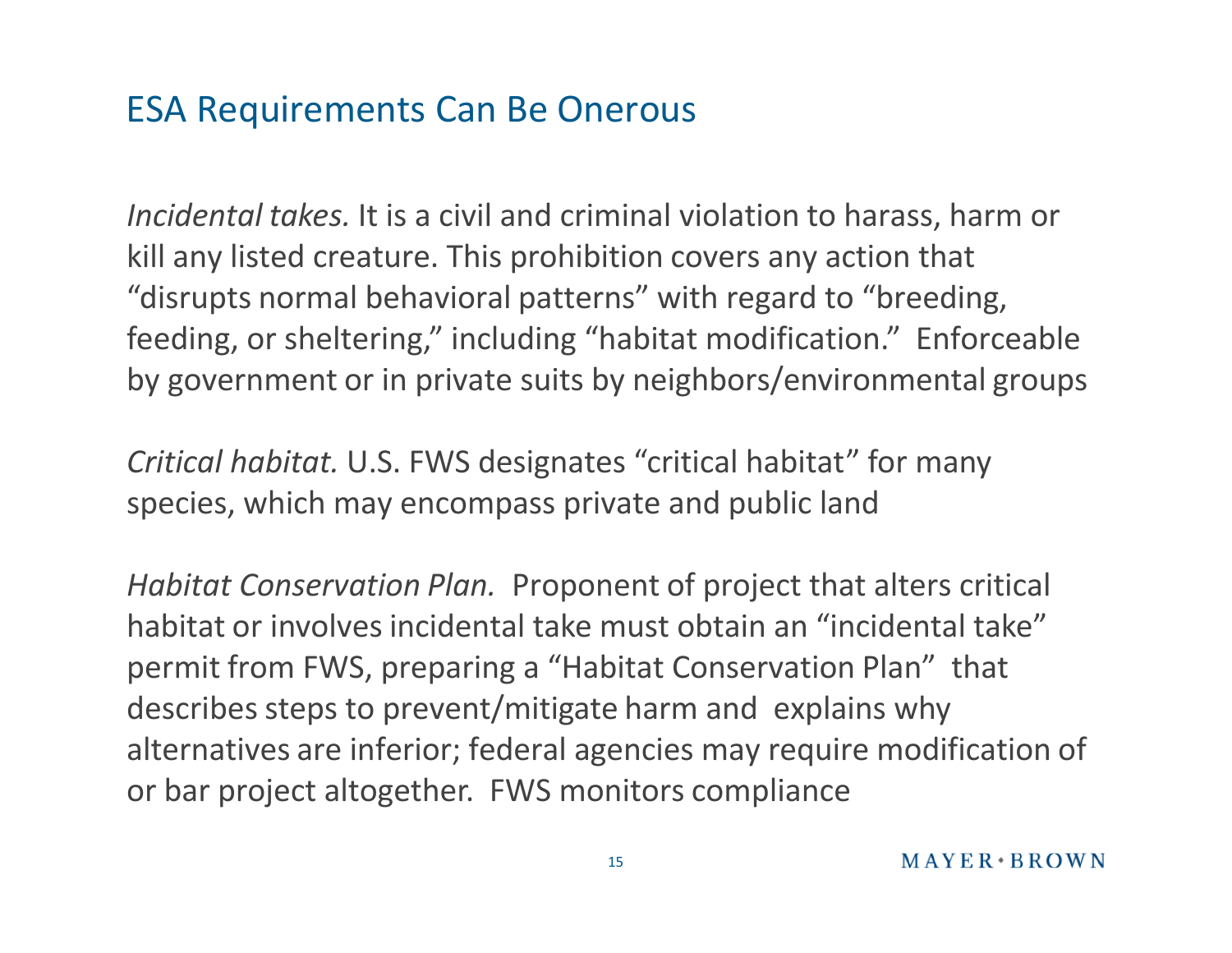### ESA Case Study: *Animal Welfare Institute v. Beech Ridge Energy LLC* (U.S. Dist. Court, Maryland)

Invenergy sought to develop the Beech Ridge project, a wind farm to be constructed along Appalachian ridge lines in West Virginia. It planned 124 turbines, operated year round.

In December, a federal judge enjoined the project, permitting completion only of 40 turbines under construction but limiting even their operation to 4½ months each year. What happened?

A national environmental group and local community organization sued to halt the project on the ground that the turbines would take endangered Indiana bats but Beech Ridge had failed to get an incidental take permit under the ESA. The court agreed an ITP was required.

Court credited plaintiffs' experts' opinions that bats were virtually certain to be killed and injured by the turbines. He sharply criticized Beech Ridge's environmental consultant for concluding during the planning stages that no bats were present based on an inadequate survey and "low-tech" testing methods that did not include acoustical detectors, thermal imagery, or radar.

Beech Ridge subsequently settled the lawsuit by agreeing to limit the project to 100 turbines, and to operate them only during bat hibernation (Nov. 16-Mar. 31) until such time that it obtains an incidental take permit from FWS.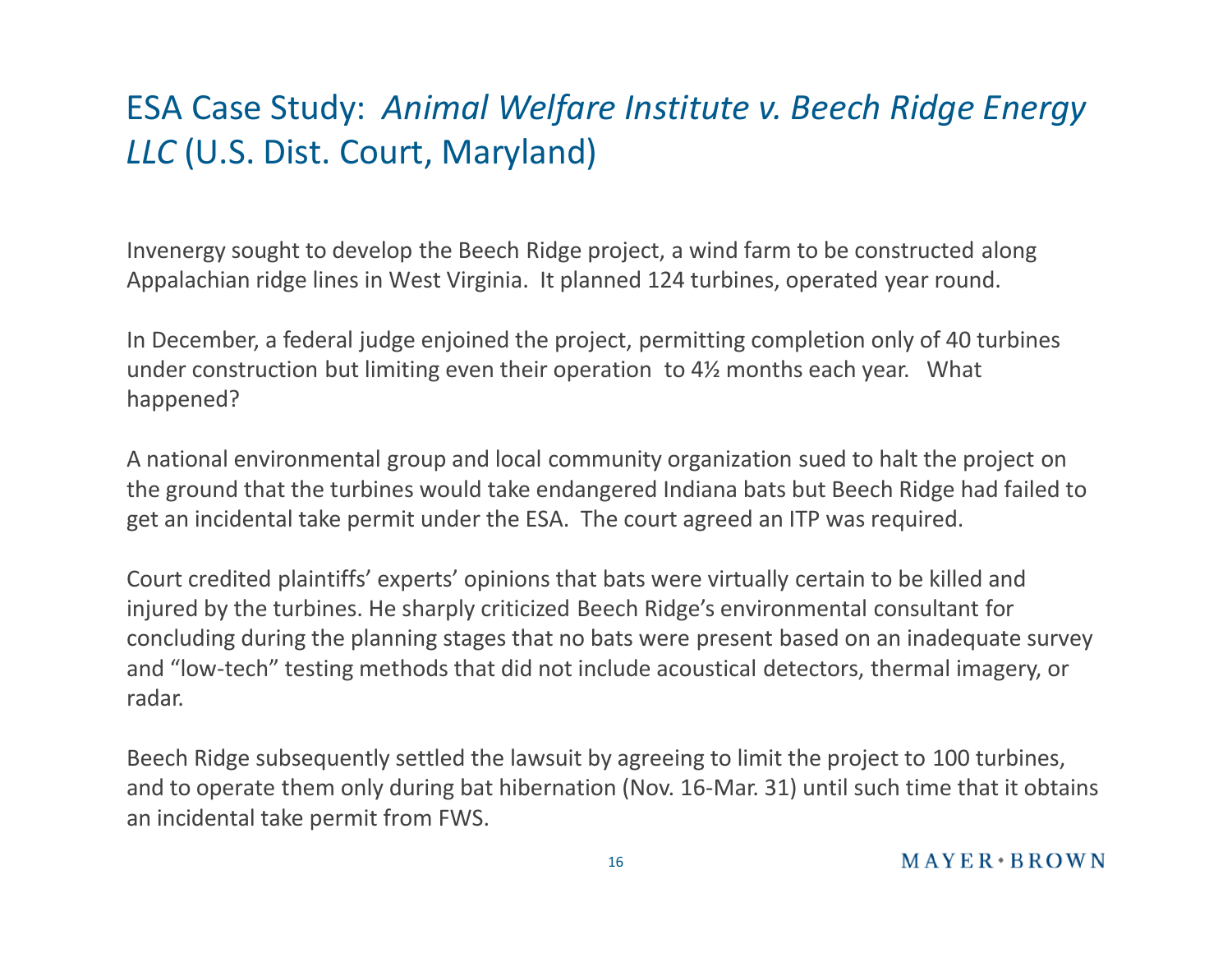### Lessons from Beech Ridge

- Do not ignore possible presence of endangered species at renewable energy sites
- Involve ESA consultants early in project planning to determine existence and scope of any ESA issue
- If your company lacks in-house experience to supervise the consultants, retain legal counsel experienced with ESA early to work with the consultants
- At the first sign that the project implicates ESA protections, start working with US FWS. Most issues with renewable energy projects can be resolved in a satisfactory way if addressed directly and clearly—but it takes time
- Work with environmental/neighborhood groups to try to head off private litigation, if necessary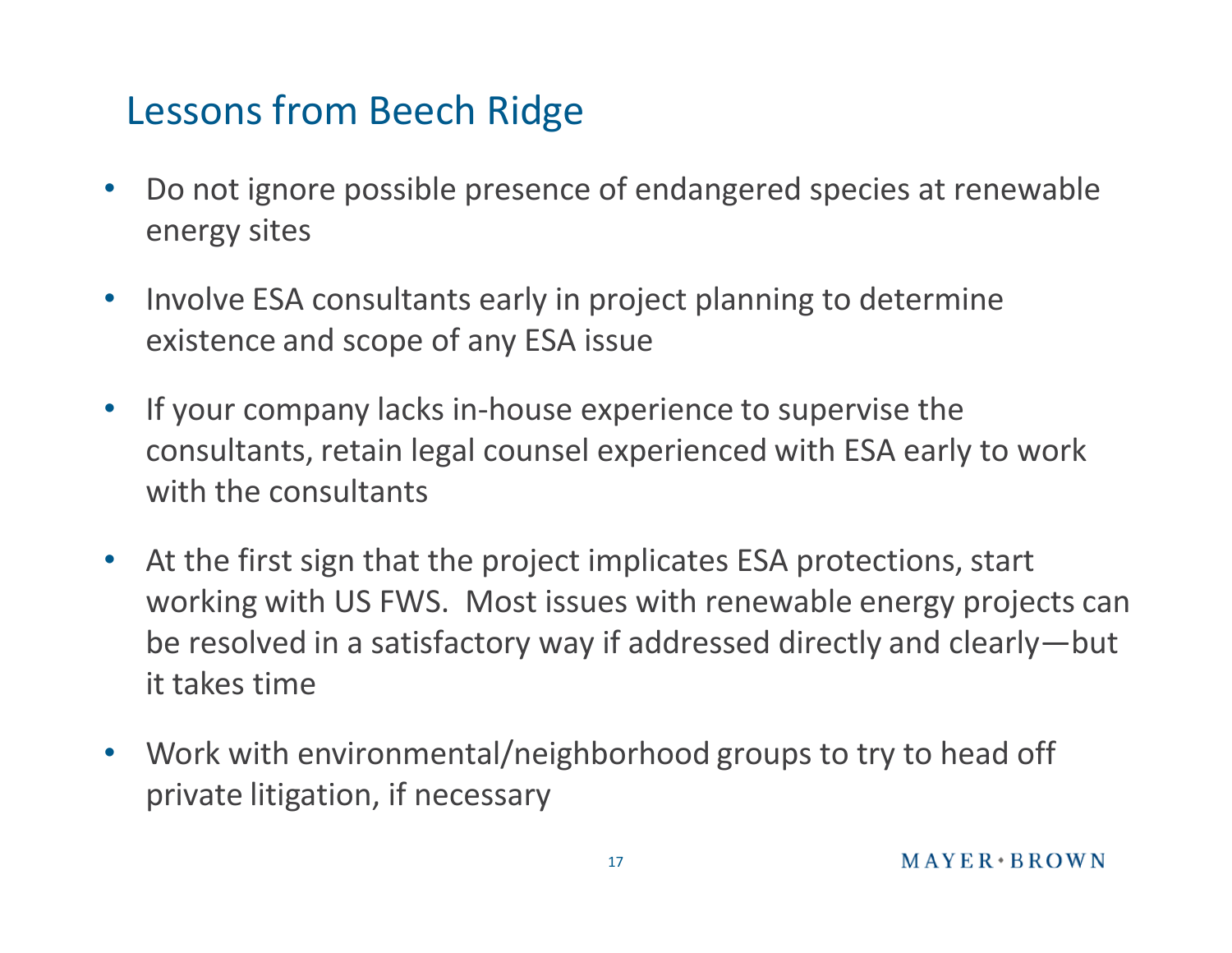### Clean Water Act

CWA Section 404 requires a federal permit "for the discharge of dredged or fill material into the navigable waters."

Covers any addition of virtually any material into any water of the United States that is connected, even remotely, to a navigable water. It is a civil and criminal offense to fill jurisdictional waters or wetlands without a permit. Enforcement is by private right of action as well as by government.

Wet soil that drains to a ditch that drains to a river miles away has been treated by regulators (the U.S. Army Corps of Engineers) as jurisdictional. Even ephemeral desert washes may be covered. Only waters or wetlands that can be shown to be truly isolated are exempt.

Any large-acreage energy project is likely to have some impact on jurisdictional waters/ wetlands. If an expert survey suggests they are present, important to engage with regulators to determine if waters are jurisdictional and if permit is required, in which case project modifications and/or on- or off-site mitigation may be required.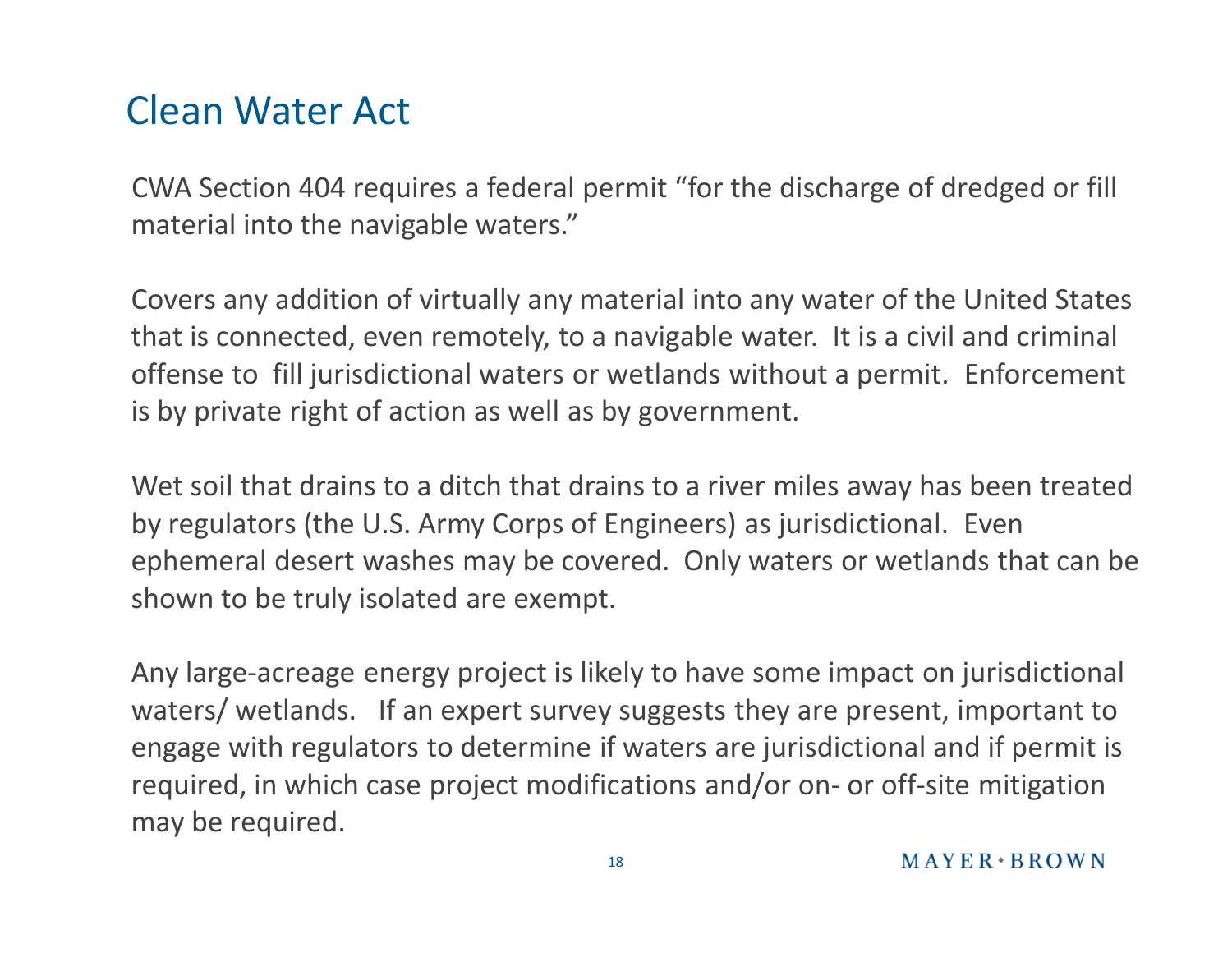### State and Local Laws

#### Examples:

Wind development within 3 miles of shore requires state approval. For example, the Massachusetts Ocean Plan designates only 2% of coastline for commercial wind development and imposes restrictions on projects in key area of Buzzards Bay to protect roseate tern.

Wyoming has designated 25% of the state as "core habitat" for the greater sage grouse (which is not yet federally protected). Habitat management requirements are imposed on projects within that core area.

Increasingly, communities are adopting local zoning ordinances that limit density or restrict siting of wind turbines, or even ban commercial wind development altogether. For example, Wabaunsee County, Kansas, has banned commercial wind development to protect the rural character of and environmental tourism in the Flint Hills region. Landowners with wind development contracts have sued arguing that the ban interferes with interstate commerce in wind energy in violation of the U.S. Constitution and amounts to an uncompensated taking of their property.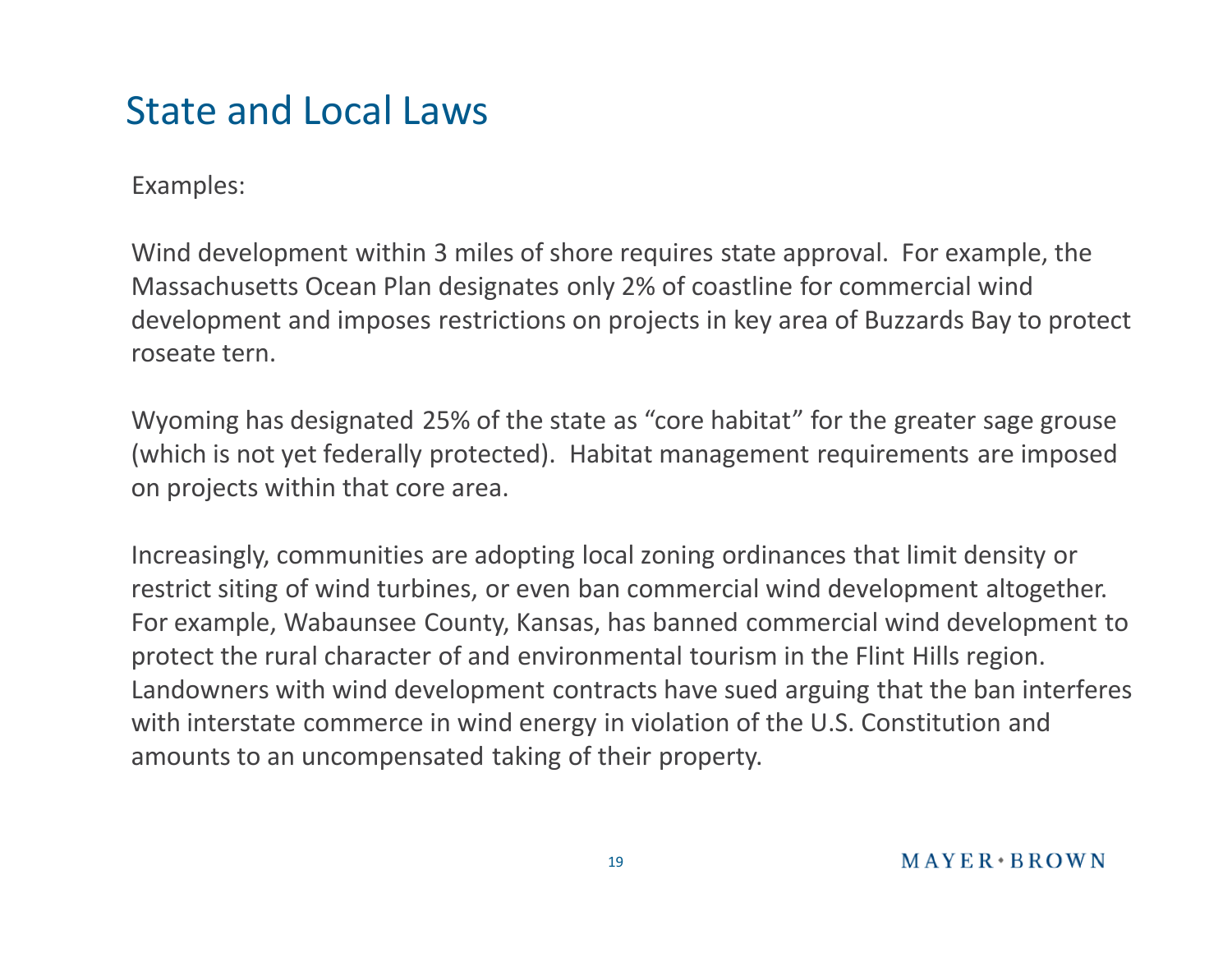$MAYER \cdot BROWN$ 

## The UK Experience

Michael Hutchinson *Partner* 020 3130 3164

mhutchinson@mayerbrown.com

Mayer Brown is a global legal services organization comprising legal practices that are separate entities ("Mayer Brown Practices"). The Mayer Brown Practices are: Mayer Brown LLP, a limited liability partnership establish Mayer Brown International LLP, a limited liability partnership incorporated in England and Wales; and JSM, a Hong Kong partnership, and its associated entities in Asia. The Mayer Brown Practices are known as Mayer Brown JS In Brazil Mayer Brown is in association with Tauil & Chequer Advogados, a Brazilian partnership.

]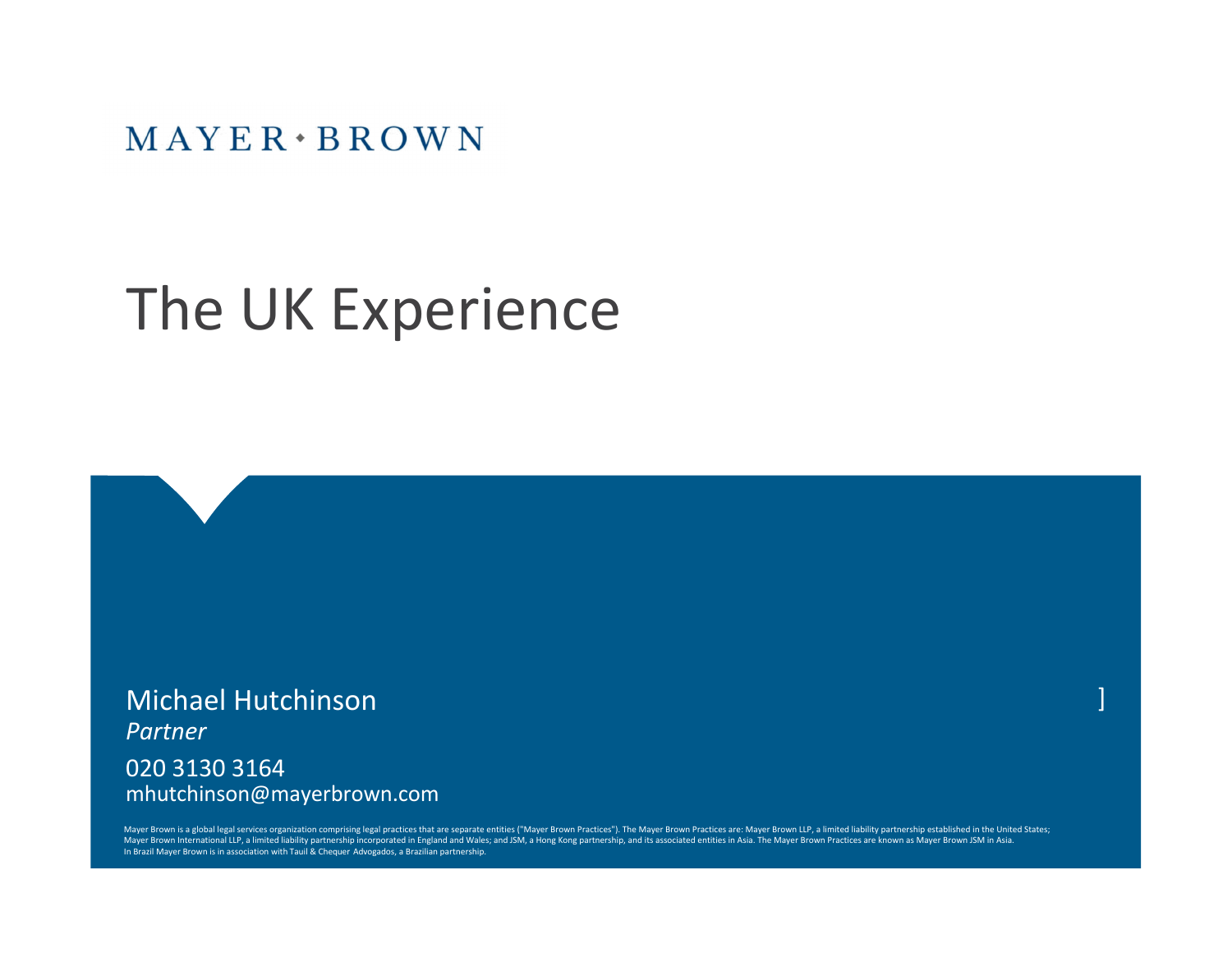### The UK Experience – Layers of Environment Regulation Applying to UK Alternative Energy Projects

| • European examples:      | <b>SEA Directive</b><br><b>Birds Directive</b><br><b>Habitats Directive</b><br><b>Aahrus Convention</b><br><b>EIA Directive</b> |
|---------------------------|---------------------------------------------------------------------------------------------------------------------------------|
| • Regional/Local examples | <b>Regional Spatial Strategies</b><br><b>Local Development Framework</b><br><b>Supplementary Planning Documents</b>             |

• National examples:

Planning Act Town and Country Planning Act National Parks and Access to the Countryside Act Wildlife and Countryside Act Electricity Act Human Rights Act Food and Environment Act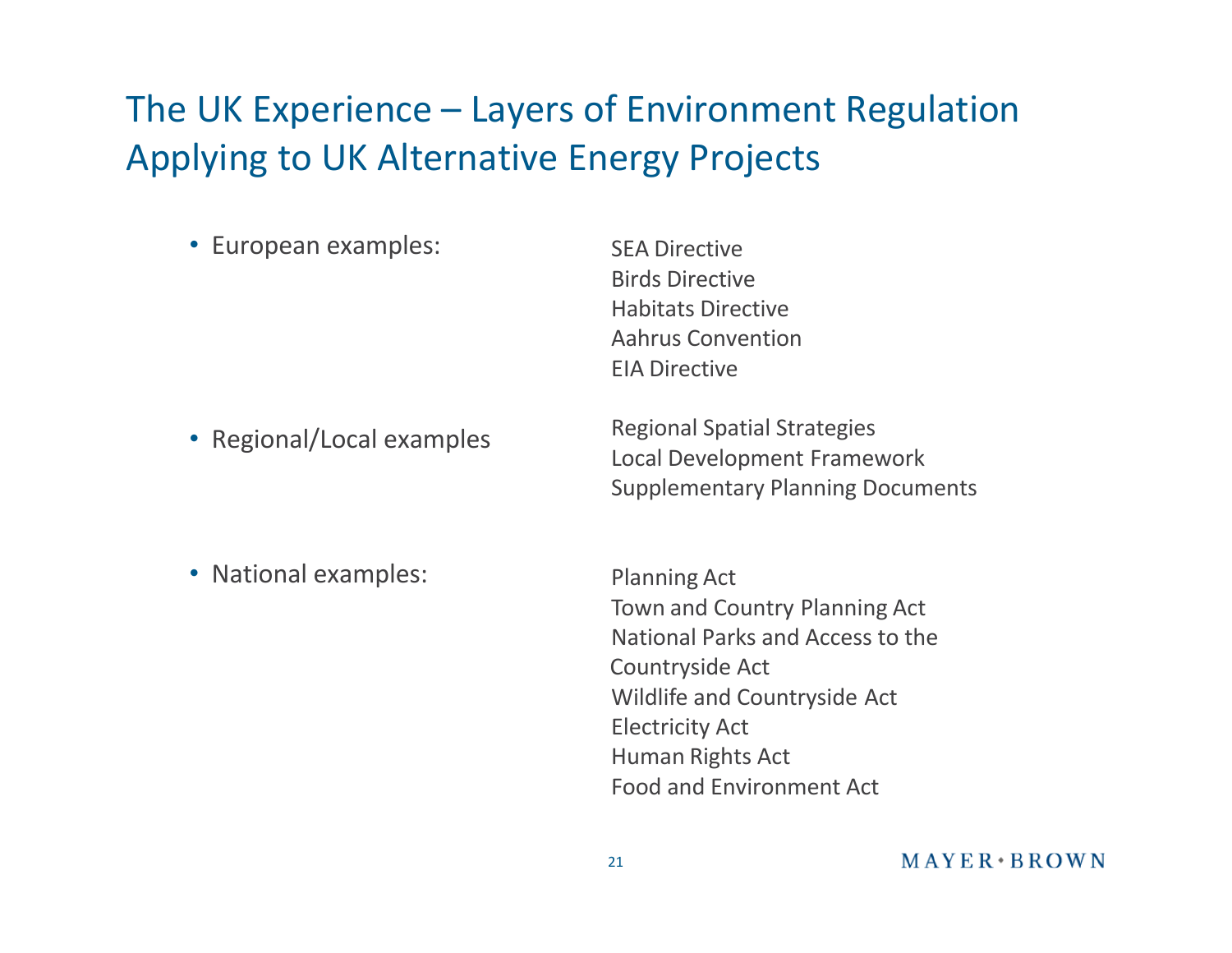### The UK Experience: Background

- April 2009: EU 20-20-20 package
- Renewable Energy Directive: UK target of 15% renewables by 2020
- That means 30% of electricity generation to be from renewable sources by 2020 (versus 2.25% in 2008)
- E&Y (July 2009) estimate \$130 billion investment needed by 2025.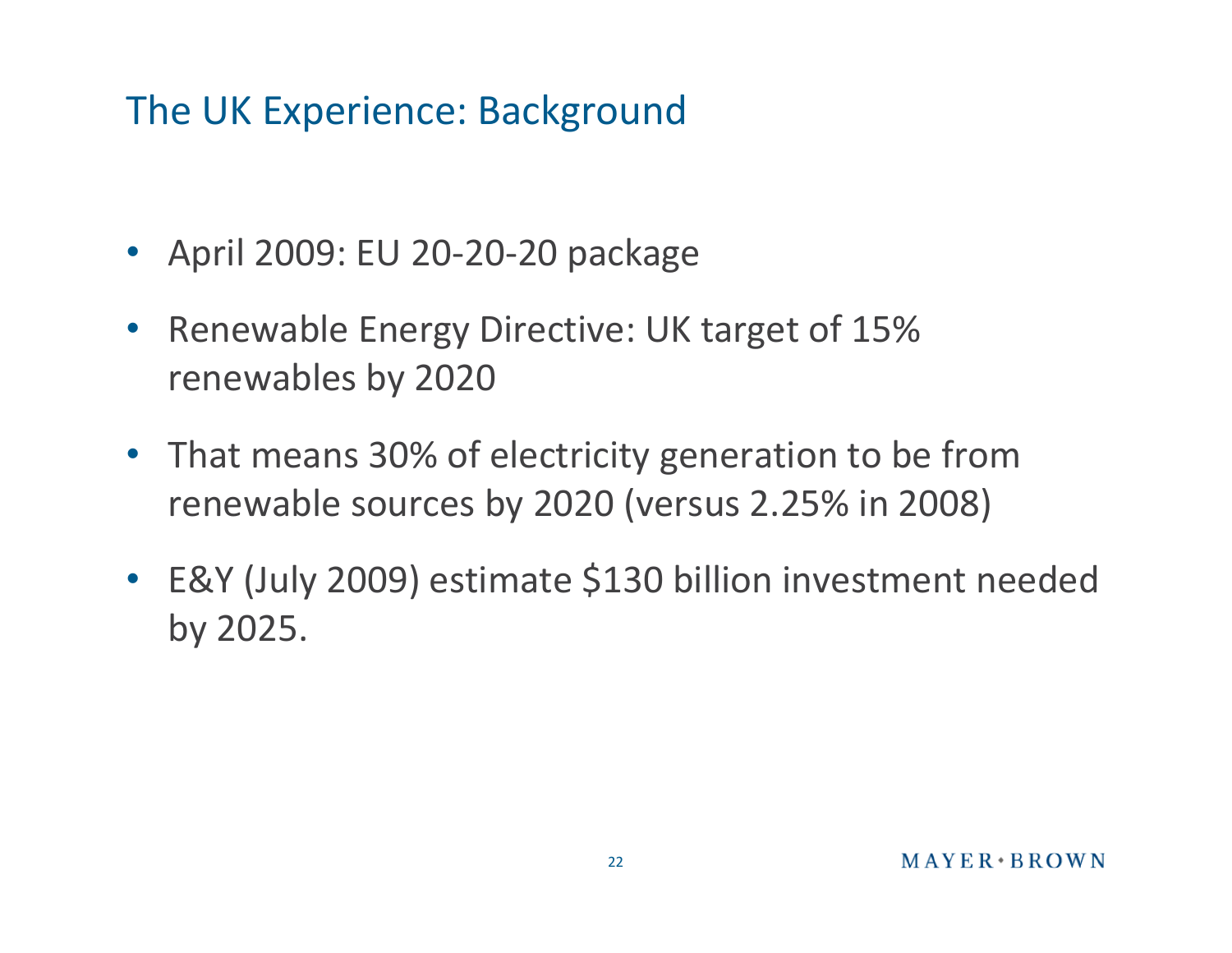### The UK Experience: Renewables and the Planning System

- Locally submitted applications for on-shore wind take an average 14 months to get to a decision: approval rates are 25% versus average of 70%
- Where an appeal is launched, decision time on average is 26 months
- 7GW of on-shore wind currently stuck in planning process (against a target of 14GW to be operational by 2020)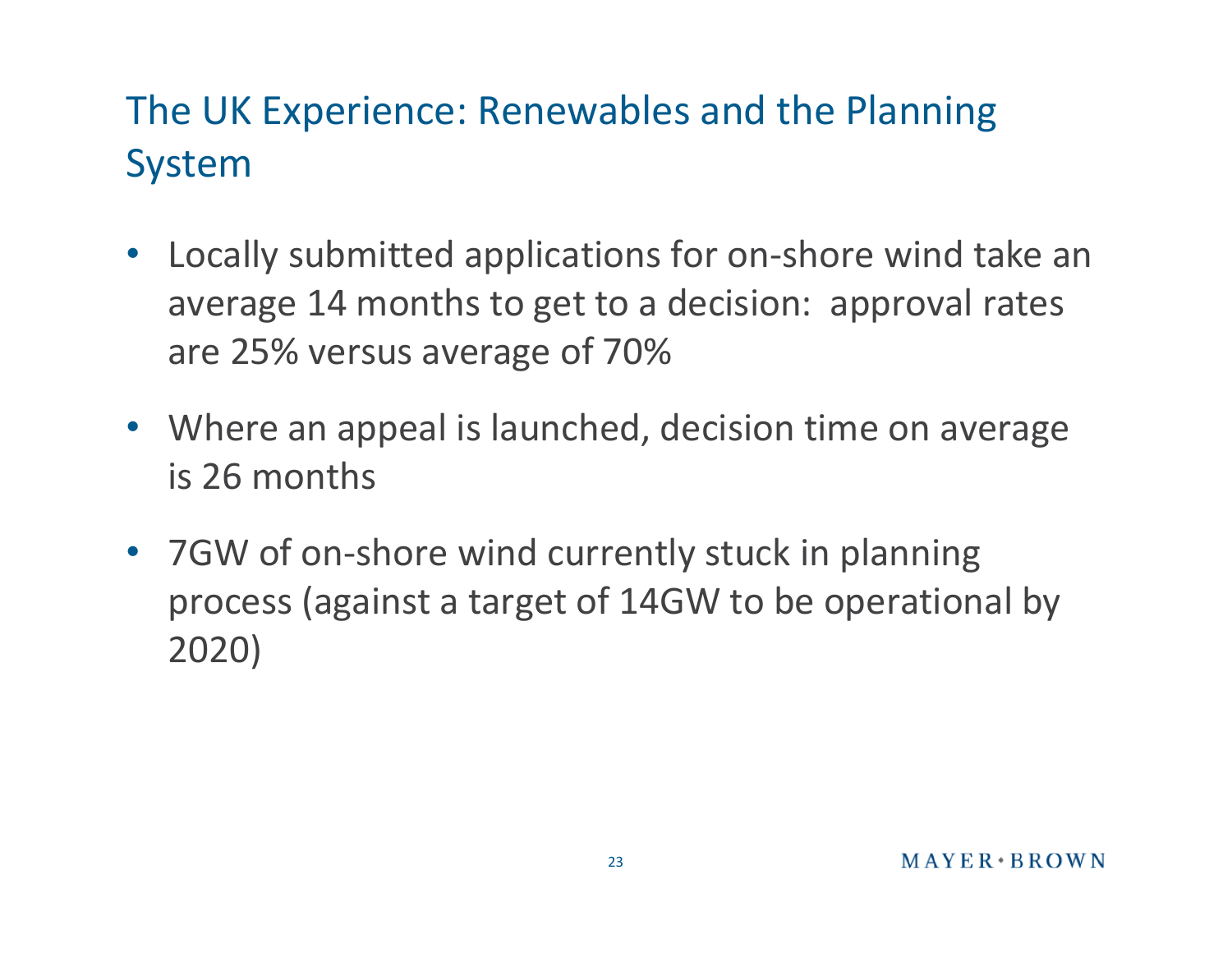### The UK Experience: the law in a "nutshell"

- Planning Act 2008
	- "*nationally significant infrastructure projects*"
		- 50MW on-shore
		- 100MW off-shore
	- Development consent granted by Infrastructure Planning Commission
	- IPC must decide the application "*in accordance with any relevant national policy statement unless…*"

e.g. "*adverse impact would outweigh its benefits*"

- Key is the NPS
	- Criteria-based policies
	- Locationally specific
- 1 year statutory limit for decisions (subject to exceptions)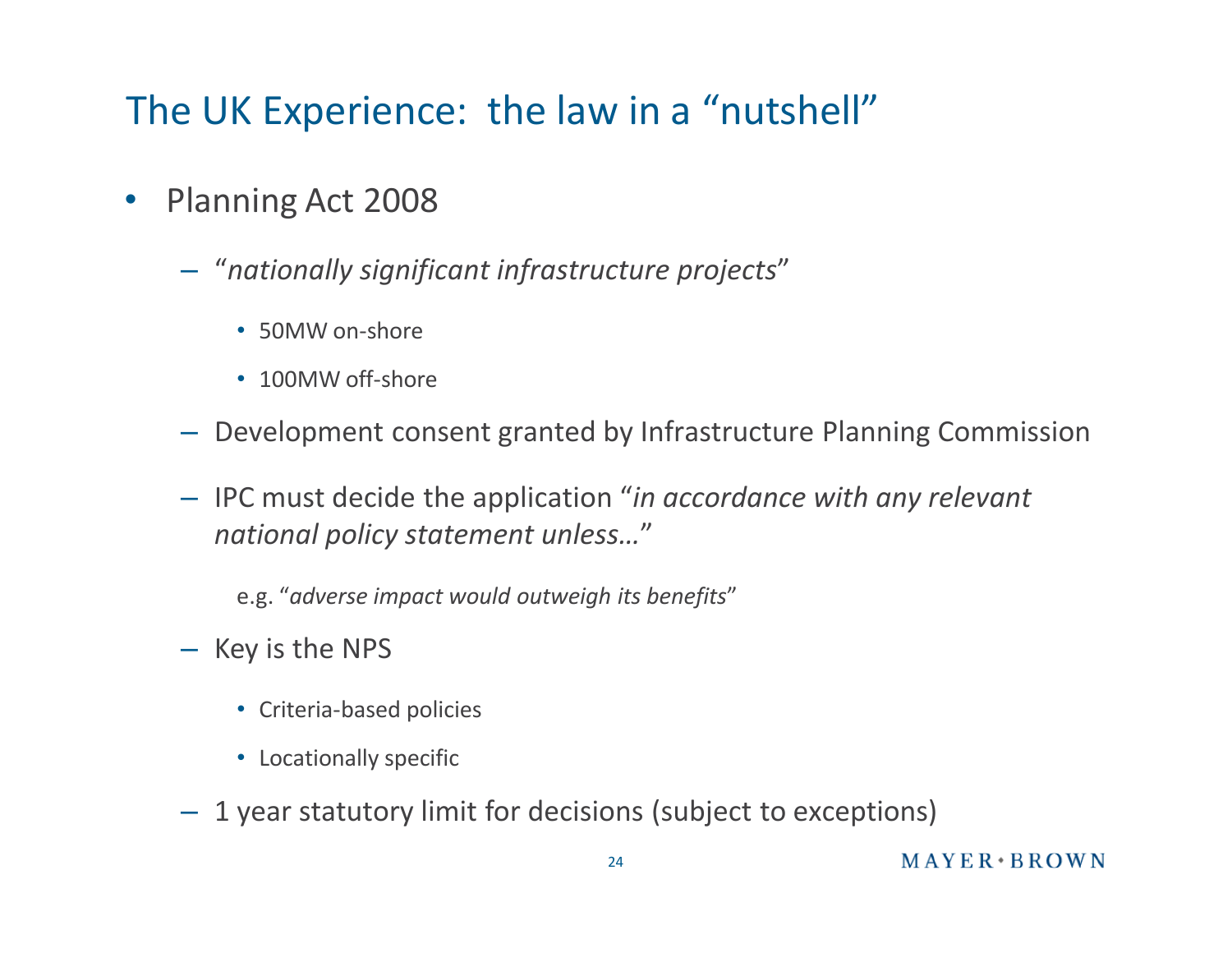### The UK Experience: Legal challenges to planning policy

- How to challenge an NPS
	- NPS is subject to strategic environmental assessment (EU SEA Directive)
	- Draft Energy National Policy Statement published November 2009
	- January FoE (supported by WWF and RSPB) threatened judicial review for breach of SEA Directive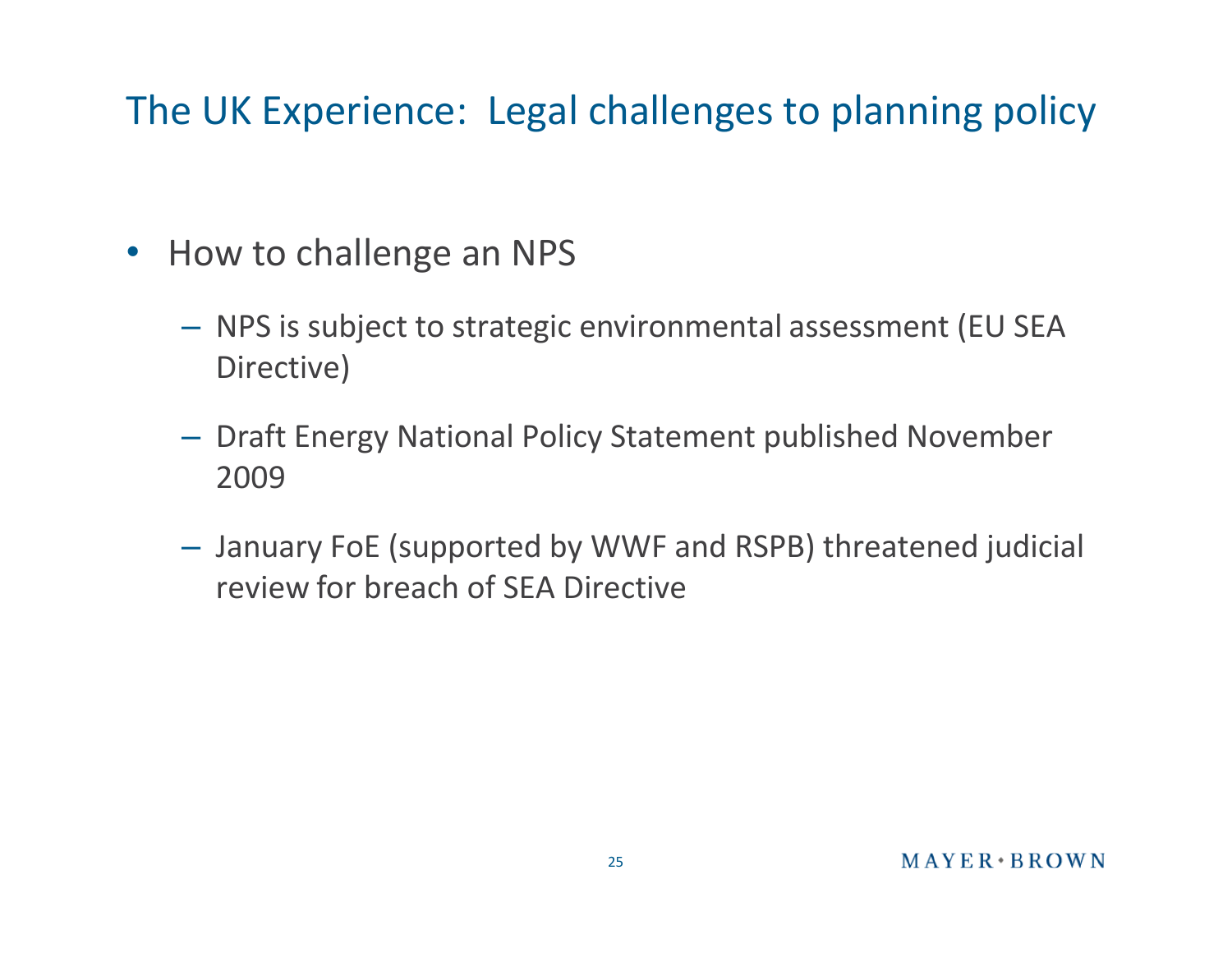### The UK Experience: the law in a "nutshell"

- Town and Country Planning Act 1990
	- all other on-shore development requires planning permission
	- granted by local authorities (subject to appeal to the Secretary of State)
	- decision to be made having "*regard to the development plan… and to any other material considerations*"
	- Local Development Framework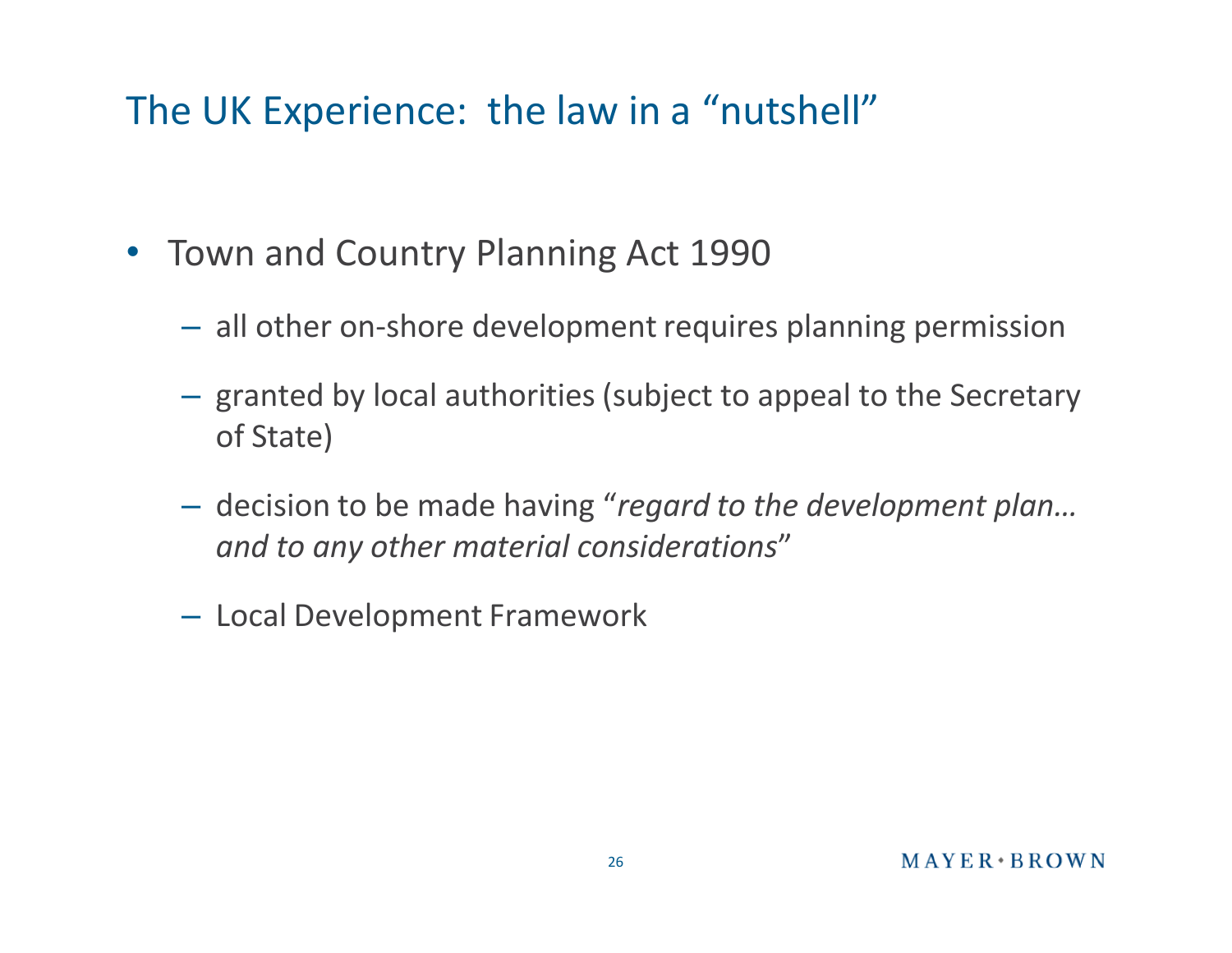### The UK Experience: the law in a "nutshell"

- What are "material considerations"?
	- Examples:
		- EU/UK/Local designations or protected species
		- Regional or local planning policies
		- Alternative sites
		- Noise
		- Landscape and visual impact
		- Tourism impact
		- Impact on built heritage
		- Safety issues
		- Human rights issues
	- Examples: Beauley-Denny
	- *R (on the application of Hulme) v Secretary of State for Communities and Local Government*
	- NB: *Greenpeace v Secretary of State for the Department of Trade and Industry*  (2007)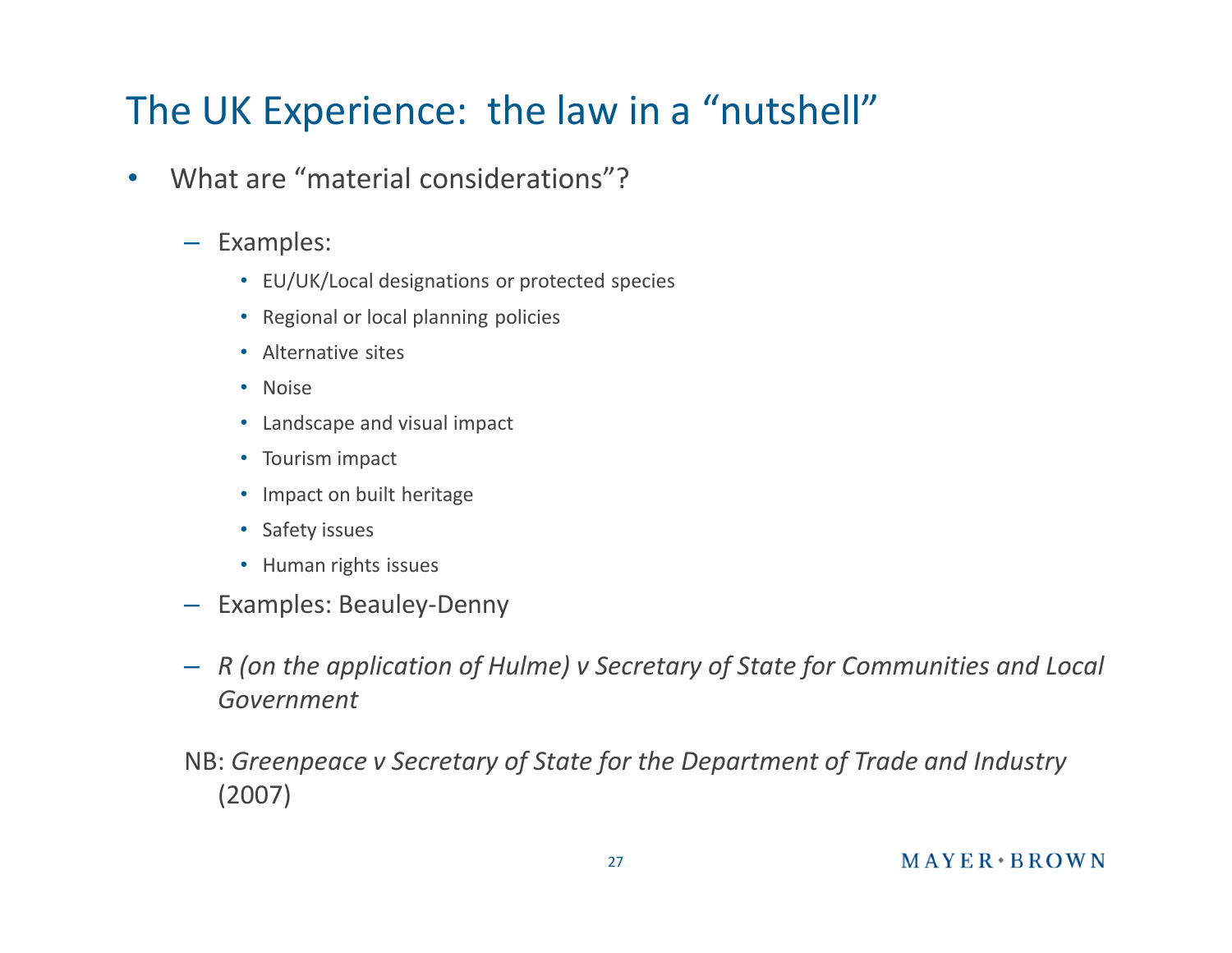### The UK Experience: Environmental Impact Assessment

- EIA is likely to be required for any wind farm involving more than 2 turbines
- Issues in EIA challenges
	- Challenge has to be prompt
	- Locus standi
	- Remedies are equitable i.e. in the discretion of the courts
	- Cost
- Common problems with EIAs
	- Inadequate consultation
	- Inadequate scoping
	- Failure to disclose background data
	- Failure to keep up-to-date
	- Poor modelling of noise impacts/assessment of energy production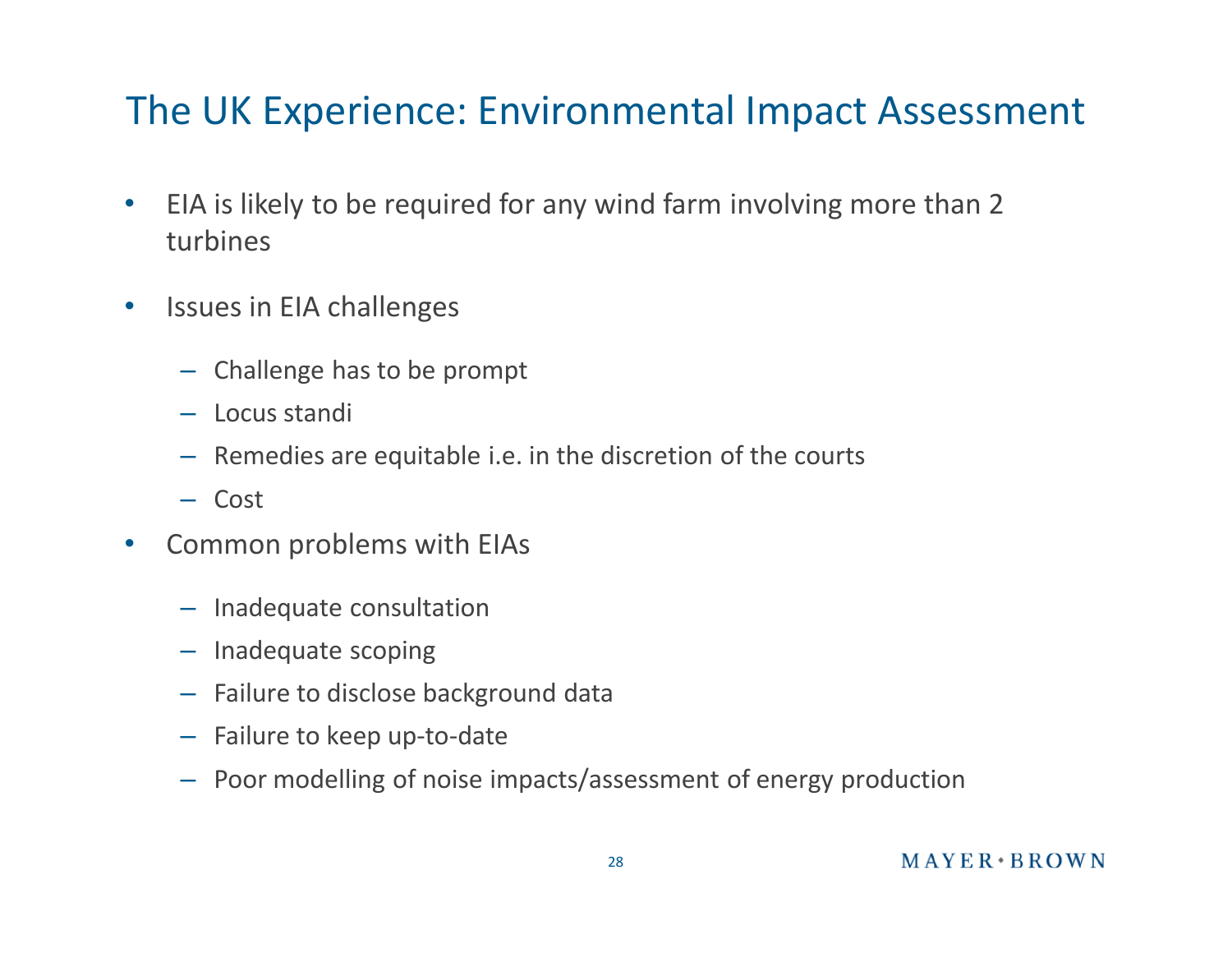### The UK Experience: Environment Impact Assessment

- Judicial review: opening the floodgates?
	- *Condron v United Kingdom (2009)*
- Aahrus Convention 1998 guarantees access to environmental information
- In *Condron*, communicant alleged failure to carry out EIA
- Local authority challenged decision to grant public funding for judicial review
- Was this harassment contract to Arts 3(8) and 9(4) of the Convention?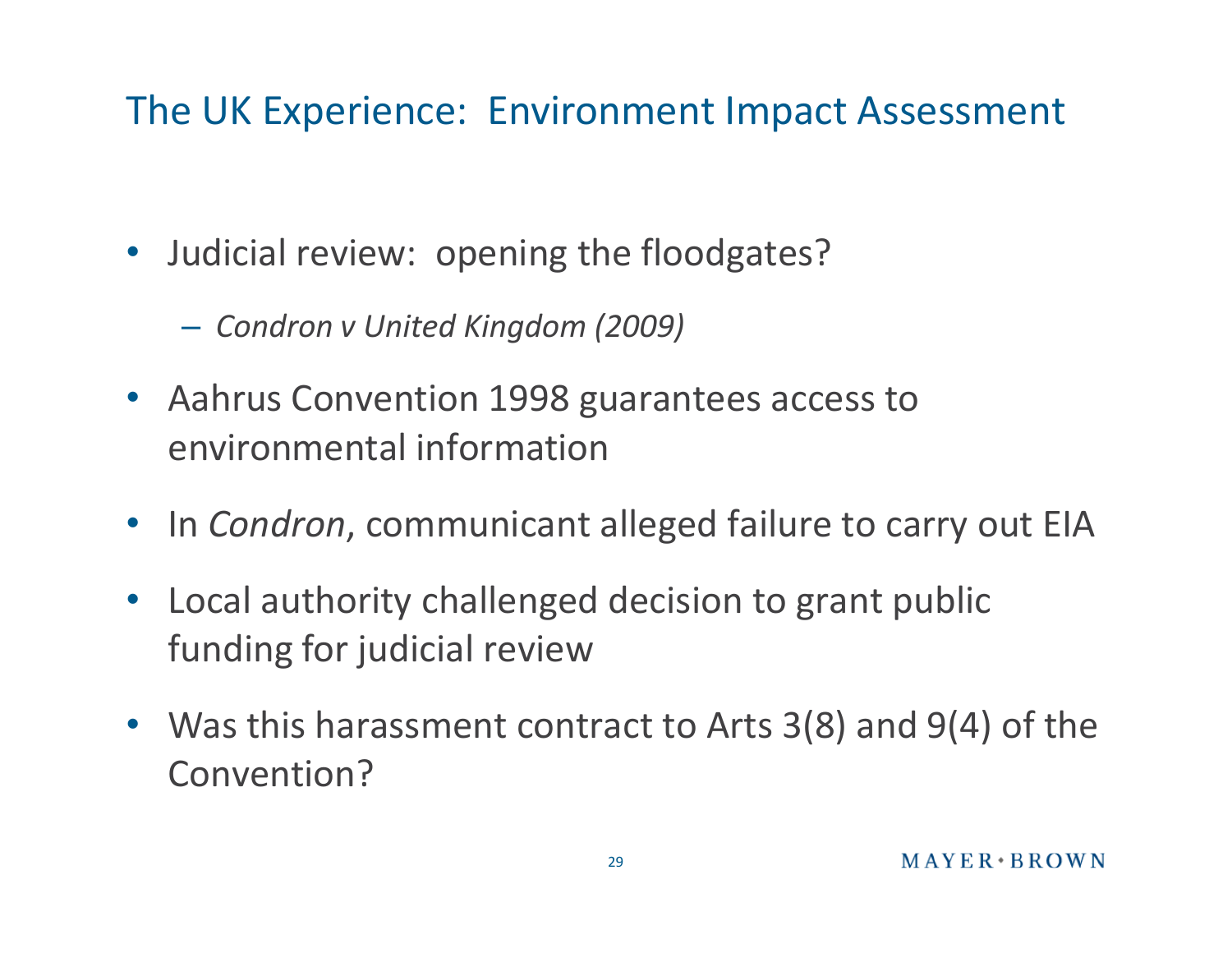### The UK Experience – The UK Planning System

- What to do to avoid problems:
	- Comply with consultation requirements and document it
	- Identify objectors and negotiate early
	- Disclose everything/use privilege to limit disclosure
	- Check your application materials are consistent
	- Assess alternative sites
	- Indentify "green" benefits fully
	- Identify "community benefits" (where adverse impacts are identified)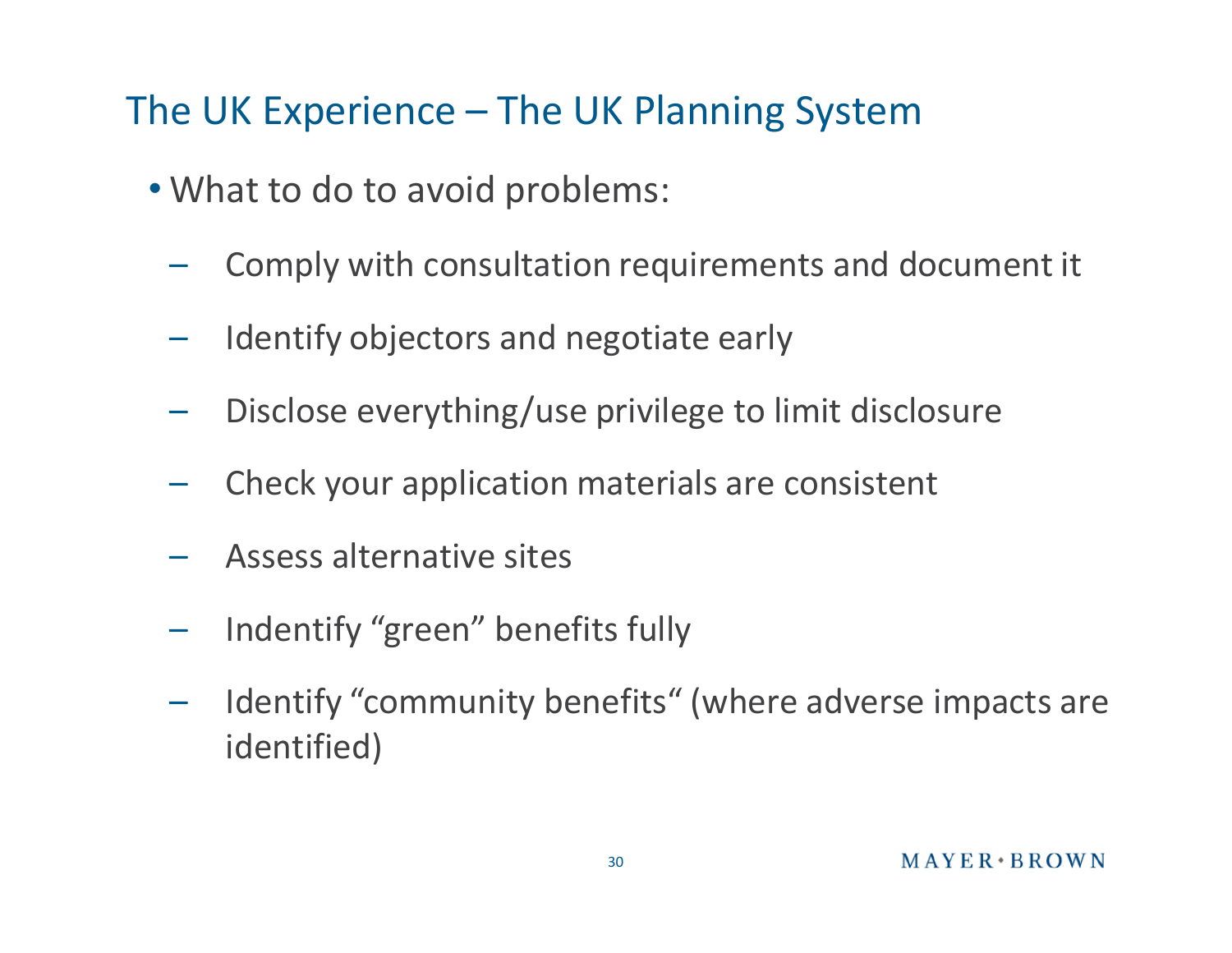### The UK Experience - Conclusion

- Potential causes of action in relation to renewables vary according to jurisdiction
- Litigation risk management techniques:
	- Do your homework
	- Develop a PR plan
	- Deploy smart risk management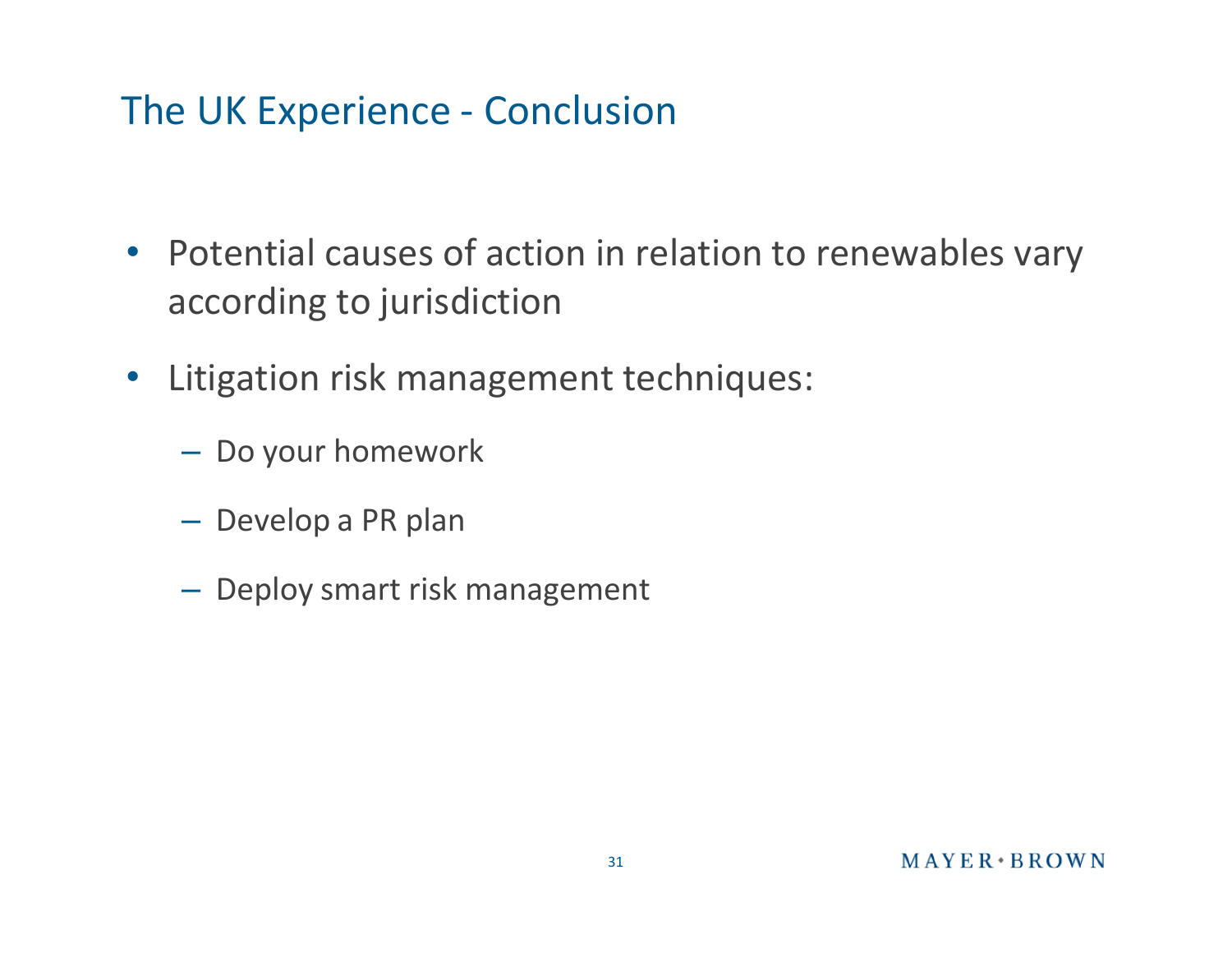### Thank you for participating

#### Today's presenters:



Tim Bishop

tbishop@mayerbrown.com



Susan Brice

sbrice@mayerbrown.com



Michael Hutchinson

mhutchinson@mayerbrown.com